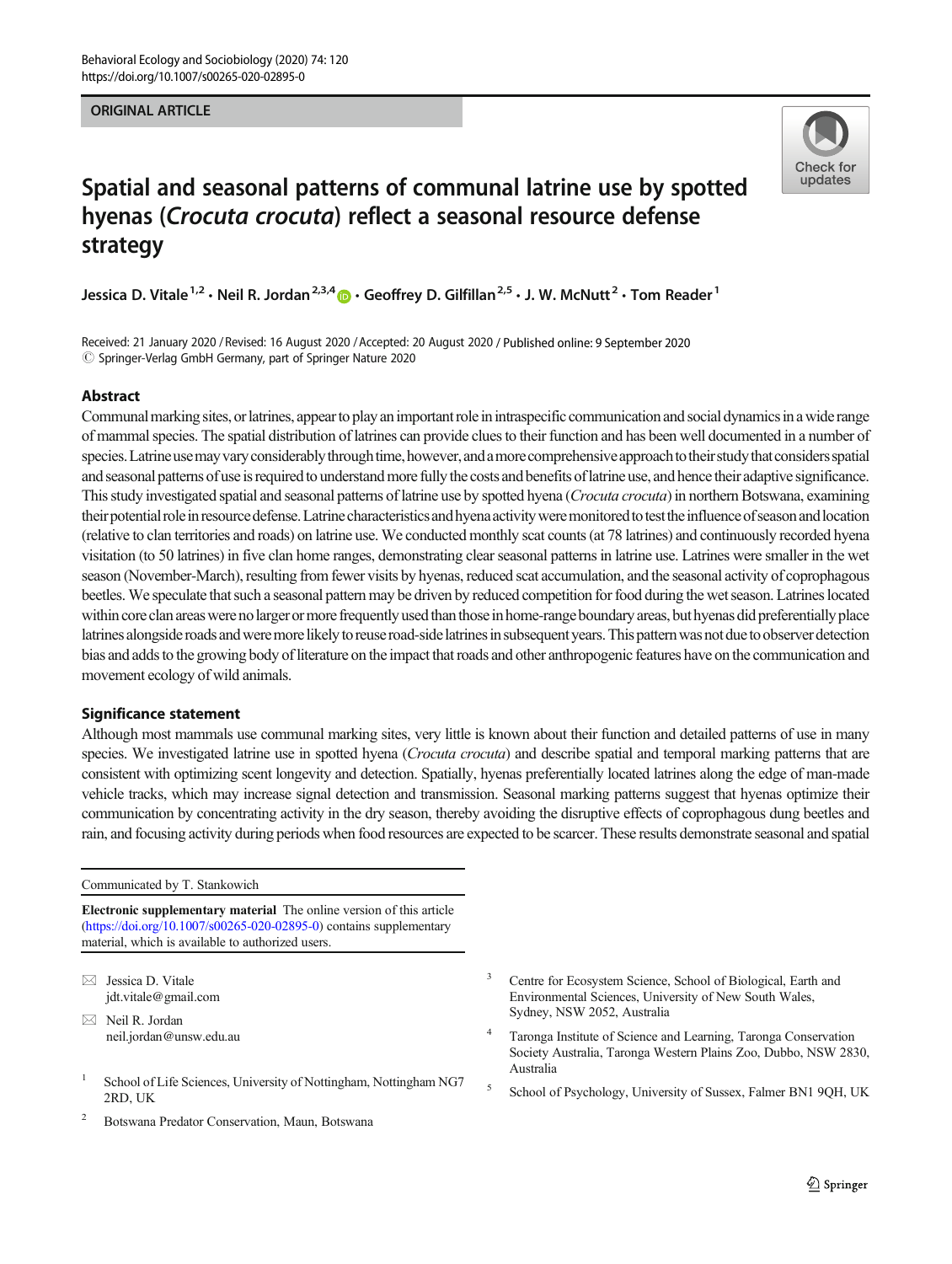optimization of communication, including in response to novel anthropogenic features in the environment such as roads, advancing our understanding of communication strategies in mammals more broadly.

Keywords Scent-marking . Olfactory behavior . Large carnivore . Hyena . Crocuta . Latrine

Scent-marking, where animals actively deposit scents in the environment, is widespread in mammals (Bradbury and Vehrencamp [1998](#page-11-0)) and is utilized in territoriality, group identity, individual recognition, alarm signaling, and reproduction (Johnson [1973](#page-12-0); Jordan et al. [2014](#page-12-0); Gilfillan et al. [2017\)](#page-12-0). Because scent signals remain in the environment for prolonged periods, communication can occur over longer time frames than visual or acoustic signals, and senders and receivers do not need to be in close proximity for communication to occur (Bradbury and Vehrencamp [1998](#page-11-0)). This makes scent an ideal medium for territorial advertisement (Gorman [1984\)](#page-12-0), which may be particularly important where interactions with intruders or neighbors are associated with high risk of injuries, such as those among territorial carnivores (Gosling [1982](#page-12-0); Packer et al. [1990;](#page-12-0) Cassidy et al. [2015\)](#page-12-0).

Communal latrines are sites visited by multiple conspecifics that result in accumulations of scent marks including feces, urine, and/or glandular secretions (Gorman and Trowbridge [1989](#page-12-0)). Several species of social mammals are known to use communal latrines, across a number of groups (for reviews see, e.g., Primata: Irwin et al. [2004](#page-12-0); Rodentia: Ferkin [2019](#page-12-0); Lagomorpha: Sneddon [1991](#page-13-0); Ungulata: Müller-Schwarze [1987](#page-12-0); Musteloidea: Buesching and Stankowich [2017](#page-11-0); Carnivora: Buesching and Jordan [2021](#page-11-0); Dasyuridae: e.g., Ruibal et al. [2011](#page-13-0); Insectivora: Poduschka and Wemmer [1986\)](#page-12-0). Communal latrines can function in social bonding, territorial advertisement by social groups, advertisement relating to mate defense, and potentially inter-specific communication (Jordan et al. [2007;](#page-12-0) Droscher and Kappeler [2014;](#page-12-0) Buesching and Jordan [2021](#page-11-0); King et al. [2017\)](#page-12-0). In determining the function of latrines, it is important to consider multiple aspects of scent-marking behavior (Buesching and Jordan [2019](#page-11-0)).

The spatial distribution of communal latrines can reflect their adaptive function. While latrines placed peripherally may be more intuitively linked to a territorial function, latrines placed centrally can also function in territoriality, with the optimal spatial pattern of scent-marking depending on the economic costs of maintaining sites and their likelihood of intercepting intruders (Gosling and Roberts [2001\)](#page-12-0). This limits the value of spatial data alone in studying latrine function, and information from other sources is required to allow a more complete functional understanding (Buesching and Jordan [2019\)](#page-11-0).

Temporal variability in scent-marking is a potentially important indicator of latrine function and has been shown to occur in some species (e.g., European water vole, Arvicola terrestris, Woodroffe et al. [1990](#page-13-0); swamp rabbit, Sylvilagus aquaticus, Zollner et al. [1996\)](#page-13-0). Temporal patterns of scentmarking may reflect short-term and seasonal changes in breeding behavior, seasonal variation in biotic (e.g., food) and abiotic (e.g., weather) environmental conditions, and longer-term changes in population size and demography (Rosell [2001\)](#page-13-0); relating temporal patterns of latrine use to such external drivers allows a deeper understanding of latrine function.

While broad spatial patterns of latrine placement and temporal patterns of use are well studied in many species (see Buesching and Jordan [2019](#page-11-0)), relatively little is known regarding the effects of anthropogenic structures and landscape features on terrestrial mammal communication, particularly with regard to scent communication. For example, artificial structures (e.g., buildings, fences) and landscape features (e.g., roads, boundaries) may funnel movements and consequently influence scent-marking (e.g., Krofel et al. [2017](#page-12-0); Rafiq et al. [2020\)](#page-12-0) and latrine placement (Barja et al. [2004](#page-11-0)). Furthermore, in landscapes modified by human activities, anthropogenic noise may disrupt acoustic communication in a range of species and environments (reviewed in Brumm [2013\)](#page-11-0). As human populations and influences expand into ever more remote ecosystems, it is increasingly important to understand the impact of anthropogenic structures and activities on animal movement and behavior (van Dyck [2012\)](#page-13-0).

In this study, we investigated the effects of spatial and temporal factors on latrine use by a population of spotted hyenas in the Okavango Delta ecosystem of Botswana, including their placement in relation to vehicle tracks—semipermanent anthropogenic modifications in this landscape. Spotted hyenas (hereafter referred to as "hyenas") are an ideal study system to investigate latrine use due to the conspicuous nature of their latrines; hyena feces are distinctively white in color as a result of high calcium content and thus their latrines are easily recognizable to human observers. Furthermore, hyenas live in permanent social groups called clans but exhibit fission-fusion sociality, in which individuals frequently join and depart subgroups that can forage independently, and thus the reaffirmation of social bonds among clan members may be particularly important (Kolowski et al. [2007](#page-12-0); Smith et al. [2008\)](#page-13-0). Ritualized "greeting ceremonies," in which pairs of individuals engage in mutual ano-genital sniffing, are thought to serve this purpose and demonstrate the importance of olfactory communication in hyena society (Kruuk [1972;](#page-12-0) Glickman et al. [1997](#page-12-0); Smith et al. [2011](#page-13-0)). Olfactory communication among hyenas also involves the maintenance of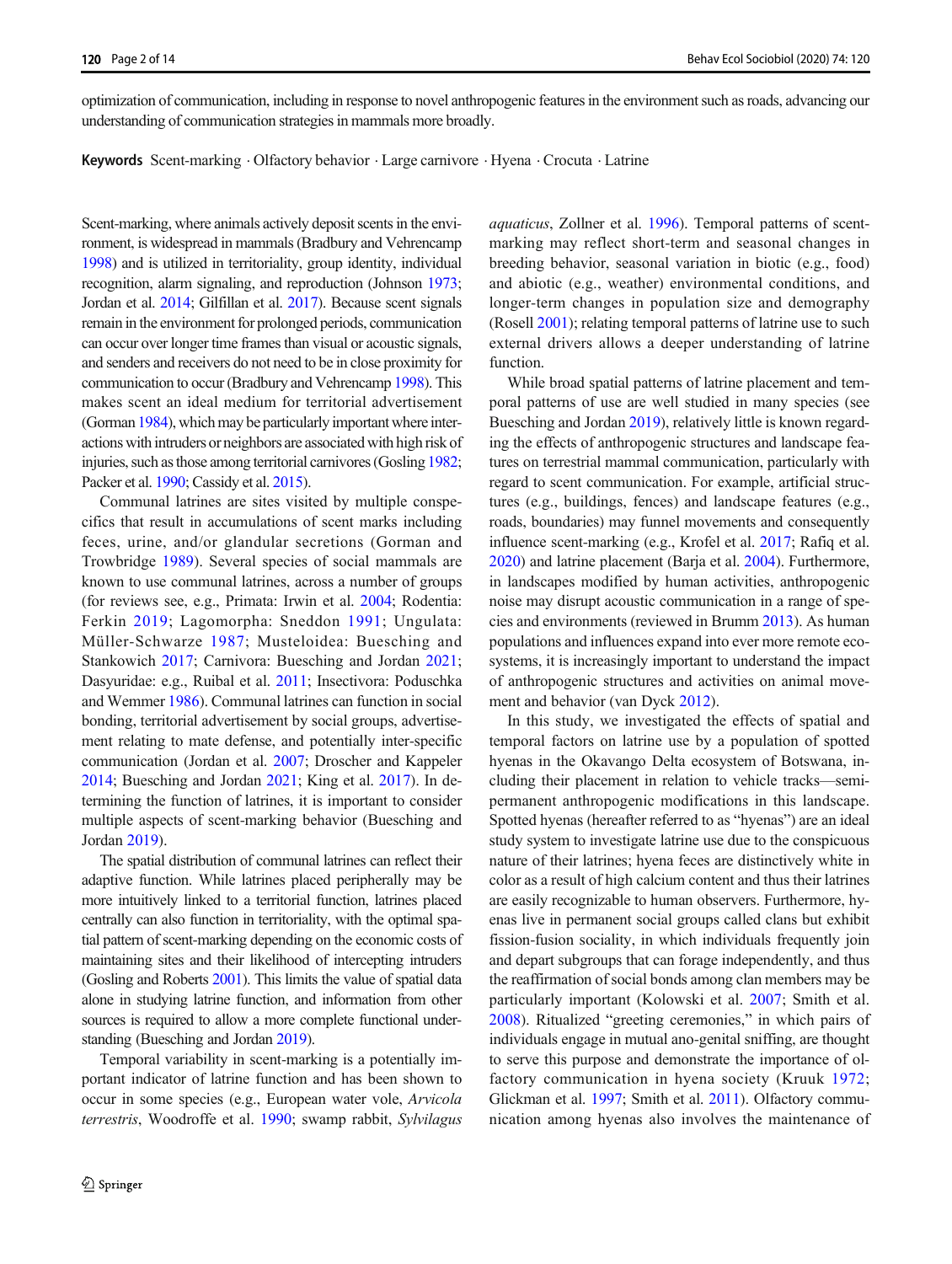communal latrines, a behavior that has previously been observed for hyenas in different ecosystems (Kruuk [1972](#page-12-0); Bearder and Randall [1978](#page-11-0)). Despite widespread observations of latrine use by hyenas, much of the published information concerning hyena latrine use comes from anecdotal reports made as part of studies of other behavioral phenomena (with the exception of Bearder and Randall [1978](#page-11-0); Mills and Gorman [1987\)](#page-12-0).

Studying the spatial and temporal distribution of hyena latrines provides important insights into hyena social behavior, their interaction with the physical environment, and the potential impact of human structures on their behavior. In describing hyena latrines, Bearder and Randall [\(1978\)](#page-11-0) distinguished between "temporary latrines," which develop near short-term sites of interest such as carcasses, and "long-term latrines," which are usually associated with environmental landmarks and visited repeatedly over a long period of time. Like many species (e.g., African wild dogs, Lycaon pictus, Abrahms et al. [2016\)](#page-11-0), hyenas are known to prefer moving along low resistance routes such as roads rather than through thick bush (Bearder and Randall [1978\)](#page-11-0). This may explain why hyena latrines in the Serengeti (Kruuk [1972\)](#page-12-0) and Transvaal Lowveld ecosystems (Bearder and Randall [1978\)](#page-11-0) have been reported primarily along roads and game trails: hyenas may preferentially situate latrines on roads in order to facilitate increased detectability and visitation (c.f. Iberian wolf, Canis lupus signatus, Barja et al. [2004](#page-11-0)). However, studies of hyena latrine placement have been largely opportunistic, and since researchers are disproportionately likely to make observations on roads, the reported preference for the placement of latrines on roads may be an artefact of sampling bias.

As well as being influenced by the abiotic environment, the distribution of hyena latrines may reflect social behavior, and in particular intraspecific spacing or territoriality, but the role of latrines in hyena territoriality has not yet been formally evaluated. The maintenance of communal latrines is likely important in territorial advertisement by hyena clans, particularly since there is evidence for individual- and group-specific odors in anal gland secretions (called "paste") that are often deposited at latrines (Burgener et al. [2009](#page-12-0); Theis et al. [2012\)](#page-13-0). There are several possible patterns of latrine placement and temporal use which could result from territoriality. First, latrines may be preferentially placed along territorial boundaries, to minimize the risk of costly transgressions and aggressive encounters. Indeed, in certain hyena populations, clan subgroups were observed frequently visiting latrines located along territorial boundaries to investigate and deposit scent marks (as in East African ecosystems: Kruuk [1972;](#page-12-0) Hofer and East [1993](#page-12-0)). Alternatively, we may expect hyenas to invest more (i.e., through greater numbers of scats, higher visitation and scat deposition rates) in latrines located inside clan territories (i.e., in exclusive areas) than in peripheral areas of the home range overlapping with neighboring clans (Kilshaw et al. [2009](#page-12-0)). As described, however, spatial patterns alone offer limited insight into latrine function, as the most economical territorial signaling strategies depend on site-specific costs of latrine maintenance (e.g., Gorman and Mills [1984](#page-12-0)).

In multi-purpose territories, resources include mates and food, and it can be difficult to decipher which resources shape communication strategies. Where access to these various resources are not closely tied spatially or temporally, seasonal patterns of latrine use may also provide important insights into latrine function. For example, latrine use by many species is more likely during the peak breeding season (e.g., meerkats, Suricata suricatta, water voles, swamp rabbits), and in meerkats, this is also correlated with monthly rates of encounters with intruding males (Jordan et al. [2007\)](#page-12-0). As spotted hyenas appear to display no clear breeding season across their range (see Holekamp and Dloniak [2010](#page-12-0)), or in southern Africa more specifically (Lindeque and Skinner [1982](#page-12-0)), no such peaks would be expected, with latrines expected to be visited yearround. In contrast to the year-round need to defend mates, prey availability varies seasonally, and so therefore may resource defense strategies. For example, in the Serengeti, the annual migration affects prey availability, and hyena territorial boundaries break down during this time as a result (Hofer and East [1993](#page-12-0)). In our study ecosystem, the Okavango Delta, the commencement of the rainy season (November to March) coincides with synchronized calving and altered space use for many herbivore species, which could alter resource distribution among hyena clan territories (Wilson and Dincer [1976;](#page-13-0) Owen-Smith and Ogutu [2013](#page-12-0)). If latrine use is specifically related to the defense of food resources (as opposed to other resources such as mates), we might expect reduced activity during the wet season when food is more plentiful. In contrast, if latrine use reflects mate defense, hyenas should visit and maintain latrines consistently throughout the year. Indeed, we might even expect an increase in latrine activity during the wet season to compensate for the likely reduced longevity of signals as a result of rainfall.

Here, we present a systematic investigation of spatial and seasonal patterns in natural latrine use by a hyena population over five years in the Okavango Delta ecosystem. We observed latrine characteristics (i.e., number of scats) directly and used remote camera traps to monitor hyena activity at latrines, with two objectives. First, we describe latrine spatial distribution, predicting that Okavango hyenas will exhibit a core marking strategy, as this may be optimal in extensive home ranges that are more similar in size  $\left(\sim 250 \text{ km}^2, \text{Cozzi}\right)$ et al.  $2015$ ) to the large ( $\sim 1000 \text{ km}^2$ ) ranges of the Kgalagadi desert where hyenas mark the core (Mills and Gorman [1987](#page-12-0)) than to the small ranges of boundary-marking  $(30 \text{ km}^2)$ Ngorongoro crater hyenas (Kruuk [1972](#page-12-0)). Second, we predicted that, in common with other species such as the Iberian wolf (Barja et al. [2004](#page-11-0)), latrines will be more common along roads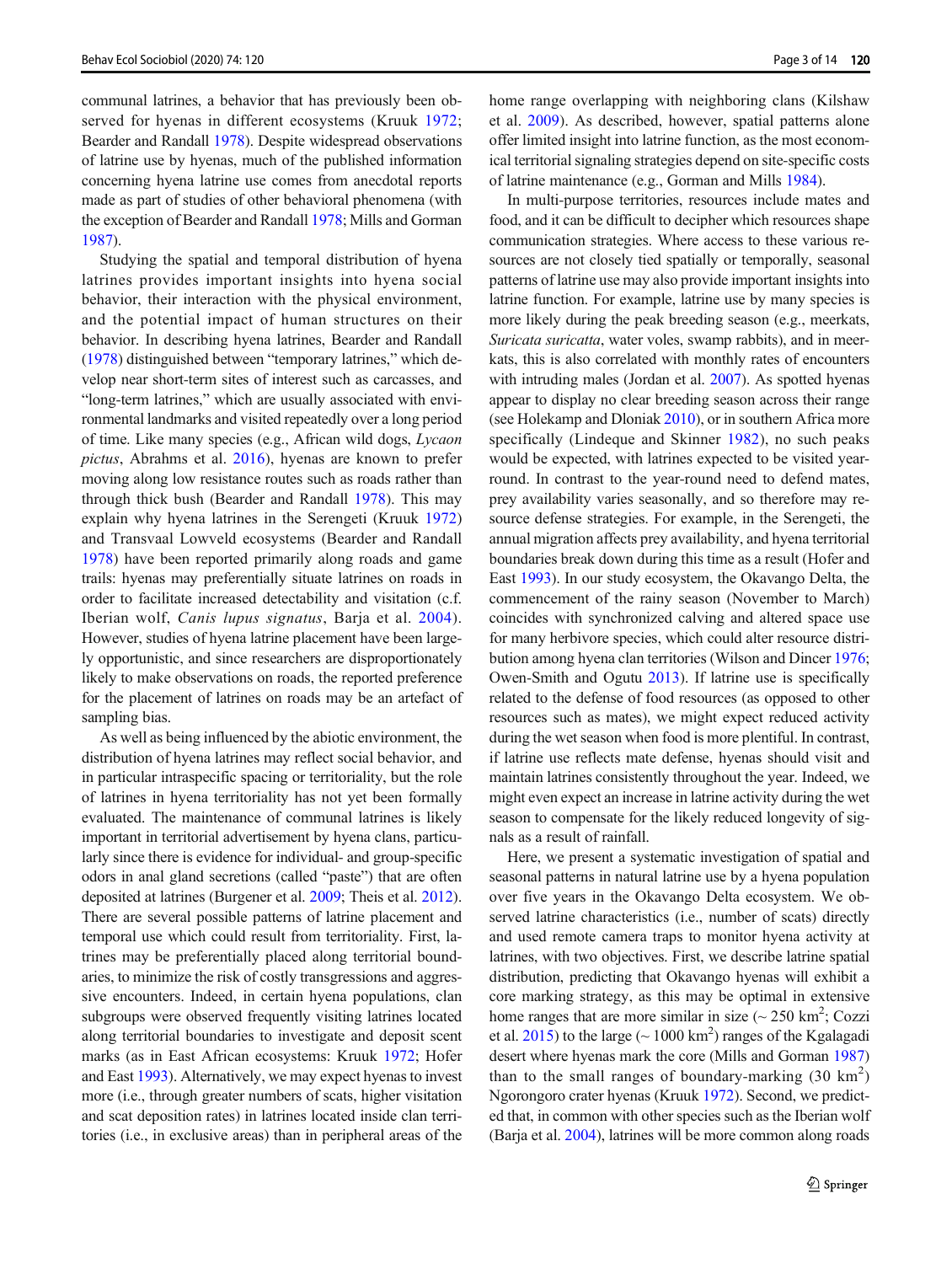than away from roads, reflecting the impact of human activity on hyena movement and communication. Finally, we sought predictors of temporal change in latrine use, testing the hypothesis that latrines are seasonally variable. We predicted that if latrines are involved in mate defense they would be visited throughout the year, due to aseasonal breeding in southern African hyenas (Lindeque and Skinner [1982](#page-12-0)). Alternatively, if hyena latrine function is primarily related to the defense of prey resources, we would expect reduced latrine use in the wet season, when prey is more abundant due to synchronized calving events (Wilson and Dincer [1976](#page-13-0); Owen-Smith and Ogutu [2013\)](#page-12-0).

## Methodology

#### Study site

This study was conducted within the Okavango Delta ecosystem of northern Botswana, specifically in the south-eastern section of the Moremi Game Reserve and surrounding Wildlife Management Areas (center of study area: S19.50098, E23.61010). The habitat was characterized by a heterogeneous mixture of grasslands, acacia scrubland, and mopane woodland (for further details, see McNutt [1996](#page-12-0)). Precipitation was highly seasonal, with an annual rainy season occurring from November to March (Wilson and Dincer [1976\)](#page-13-0).

#### Data collection

It was not possible to record data blind because our study involved focal animals in the field.

### Latrine characteristics

Latrines were primarily found opportunistically from 2012 to 2016 during daily movements throughout the study area (approximately  $2193 \text{ km}^2$ ) in a vehicle, which was not limited to on-road travel. For this study, a latrine was defined as a site containing at least two distinguishable piles of feces (i.e., fecal deposits called "scats"). For each latrine, the following characteristics were recorded: date and time of discovery, geographical coordinates, total number of hyena scats, presence or absence of coprophagous beetles on scats, and whether the latrine was located road-side or further off-road. Geographical coordinates were recorded using a handheld Garmin 72H unit from the approximate center of each latrine's expanse. At our study site, "roads" were established, unsealed vehicle tracks formed in the sand/substrate. The nearest distance of each latrine to any road was determined using the geographical coordinates of latrines and road tracks in Garmin MapSource. Latrines were defined as "road-side" if they were

within 20 m of such a road and confirmed by an observer, whereas latrines further than 20 m from the road were designated as "off-road." "Single scats," defined as a single distinguishable pile of feces that was not deposited in a communal latrine, were also recorded opportunistically.

Of 194 latrines discovered during the field study, a subset of 78 latrines were checked approximately monthly (mean  $\pm$  $SD = 29.85 \pm 16.21$  [range, 0–192] days between checks) to count scats. This subset was selected for analyses as they had at least four records of scat counts during 2014–2016 and were located within the home range of at least one of the five study clans; a latrine's data were included until it was no longer considered to be active (i.e., if there was no deposition of new scats for three consecutive months after the end of a rainy season). Rainfall (mm/day) was recorded using a graduated cylinder rain gauge at the field research station (the approximate center of the study area).

#### Latrine transects

To investigate whether hyenas placed latrines preferentially road-side or off-road, we searched 18 transects (12 in October 2014 and six in September 2015) from a vehicle to record latrines and single scats. Three  $5 \times 5$  km blocks encompassing the center of the study area (i.e., surrounding the field station) were drawn in Garmin MapSource (version 6.16.3). For each block, the starting coordinates and a 360° bearing were randomly generated for each of three road-side and three off-road transects. Each road-side transect commenced at the closest location on a road to the starting coordinates generated by MapSource. The road was driven in the direction most similar to the 360° bearing until the vehicle's odometer reached 3 km. At road junctions, the road which followed the bearing more closely was selected. Off-road transects commenced at the coordinates generated in MapSource and followed the bearing as closely as possible (while avoiding scrub impenetrable to the vehicle) until the odometer reached 3 km. If the vehicle reached the edge of the  $5 \times 5$  km block before driving 3 km during either transect type, the transect was paused and restarted at the same latitude or longitude along the opposite edge of the block, along the same 360-degree bearing. Care was taken to drive both types of transect at the same low speed (approximately 5 km per hour) to ensure equal likelihood of latrine spotting. The characteristics of all latrines or scats encountered during transect searches were recorded as outlined above.

#### Visitation monitoring

To monitor visitation rates by hyenas, one motion-triggered camera trap was placed and maintained at each of 50 randomly selected latrines throughout 2014 and 2015. Infrared StealthCam Prowler and StealthCam G30 camera traps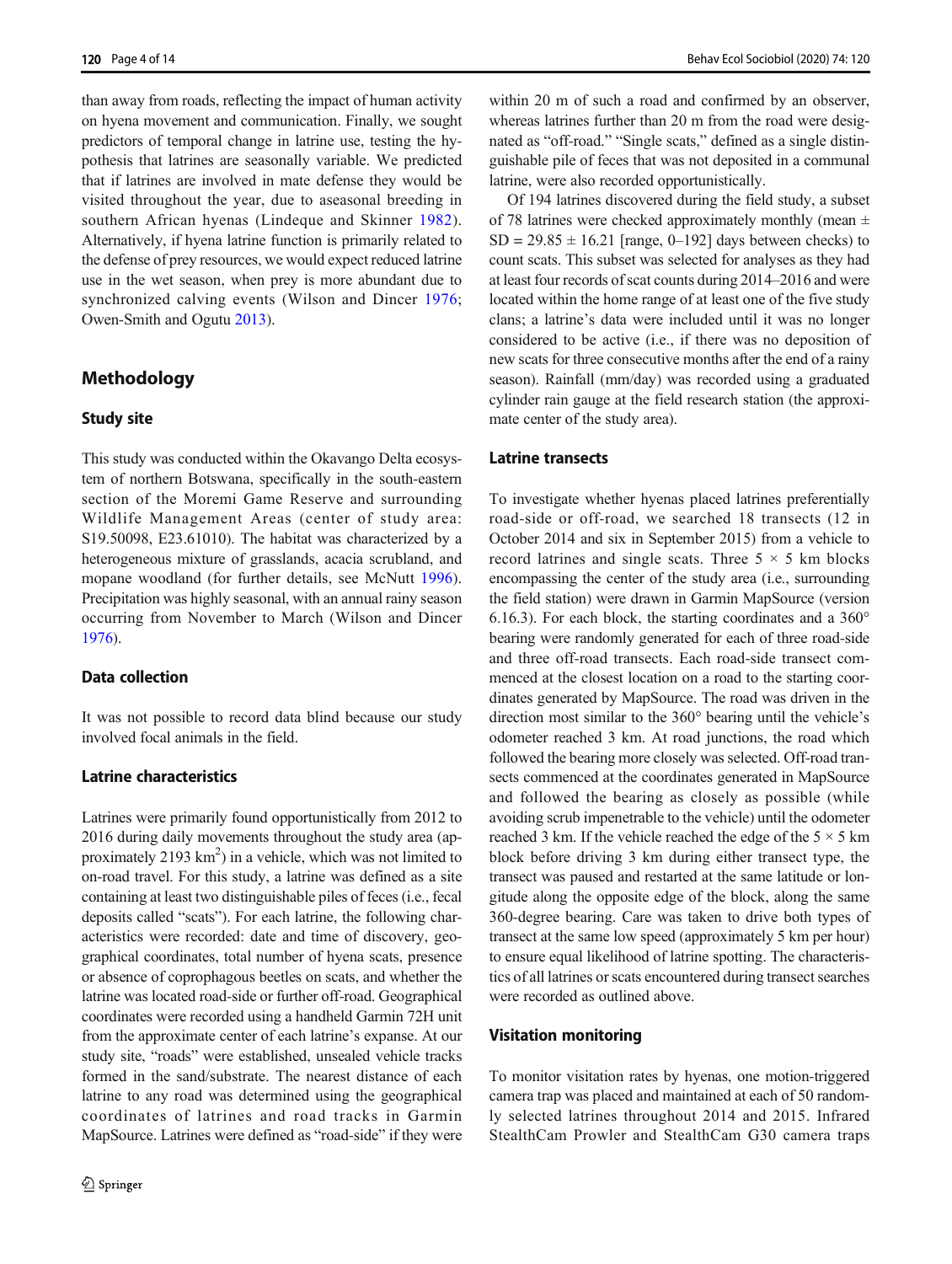(StealthCam LLC, Grand Prairie, TX, USA) were affixed to poles that were driven into the ground and angled towards the latrine to capture a five-photo burst or 30-s video without a scheduled trigger delay (actual recovery period 5 to 10 s depending on the camera). While it is possible that the presence of camera traps may have affected the behavior or visitation of hyenas, this species is frequently captured on camera traps (e.g., Rich et al. [2016\)](#page-13-0) and there is no reason to expect that any such effects would be specific to any spatial designation of latrine or visitation period. We placed cameras so that the field of view encompassed as much of the latrine as possible, but we were unable to monitor the entire expanse of most latrines. If a latrine was located along a road (94% of monitored latrines), we positioned the camera to capture the greatest number of existing scats as well as any movement along the road. We recorded the characteristics of the focal latrine at the start and end of monitoring and calculated the total recorded monitoring time at each site by adding the length of time the camera was turned on and facing the experimental site over the course of the camera's deployment. We checked the cameras every three to five days to ensure that they were still functioning. If a camera was found to not be recording the site (due to disturbance by wildlife or an exhausted battery), the monitoring period was calculated up to the time of the disturbance (if captured on camera) or the end of the last video recorded before the disturbance, and we reactivated/repositioned the camera (mean number of inactive camera days per site  $= 1.88 \pm 2.30$  days, range 0–8.04 days). Recording effort may therefore have been underestimated, as the camera may have continued functioning for an unknown duration following the last video that was recorded.

We checked photos and videos from each latrine for visits from hyenas, recording the following information at each visit: date, time, and the identities of all hyenas observed. A "visit" was defined as a lone hyena or group of hyenas recorded by the camera, with recordings over 5 min apart designated as separate visits. We identified individual hyenas by comparing their unique spot patterns to a reference database, within which all photo-identified individuals were given a unique ID code for subsequent matching of sighted individuals.

#### Clan assignments and territory classifications

As part of a larger study (Vitale [2018](#page-13-0)), we determined clan membership and home-range extents for the local hyena population. Hyenas were detected opportunistically through direct sightings or on camera traps placed at sites of interest, and photographed individuals were identified by their unique spot patterns. The structure of the population was designated using social network analysis and the Multilevel Community Detection algorithm (Blondel et al. [2008;](#page-11-0) Wey et al. [2008\)](#page-13-0), which assigned 112 individuals to "communities" (i.e., clans). We then used the spatial data of assigned clan members (the geographic locations of direct observations and camera trap sightings of individuals; mean  $\pm$  SD number of locations per individual used in analysis  $= 23.9 \pm 22.4$  locations) to determine clan home ranges and territories. The total area occupied by an individual or social group is typically called their "home range," which may overlap with those of other individuals or groups. Within these home ranges, the space utilized exclusively and defended by an individual or group is designated as their "territory" (Gosling and Roberts [2001\)](#page-12-0). We collated the geographic locations of assigned clan members during 2014- 2015 and used kernel techniques to estimate each clan's utilization distribution (i.e., the probability distribution of the area used by the group; Worton [1989](#page-13-0)). Each clan's home range was defined at the 95% kernel contour, and the clan territory was estimated at the 50% kernel (see Electronic Supplementary Material for further information on the social network and spatial analyses). The coordinates of all latrines were then overlaid onto the clan territory and home range map to classify each latrine as occurring either within a clan's territory or an area of home range overlap. We classified latrines into two home-range zones rather than finer-scale incremental isopleths due to sample size limitations, and the problem that many latrines fell within multiple isopleths within overlapping ranges in this contiguous population. Nevertheless, by utilizing the territory/overlap dichotomy, our approach is consistent with existing multi-group studies in the literature (e.g., Stewart et al. [2001](#page-13-0); Jordan et al. [2007](#page-12-0)).

As initial territory and home range estimates were generated from the same observations which were used to produce estimates of visitation rates, a lack of independence meant that we were unable to test for an association between latrine location and visitation rate using these data. Hence, to ensure statistical independence in this particular analysis, we recalculated clan home ranges and territories from a separate dataset that excluded sightings from monitored latrines, and used these to re-assign the location designations for the monitored latrines.

#### Statistical analyses

We performed analyses using R (version 3.3.3 and 3.6.1; R Core Development Team [2019\)](#page-12-0). To investigate whether hyenas placed latrines and single scats preferentially road-side or off-road, we performed Mann-Whitney U tests on the number of latrines (and single scats) encountered during transect searches. To investigate whether there was any difference in the likelihood of finding latrines and single scats among the three transect blocks, we used Kruskal-Wallis tests using the number of latrines and single scats encountered. To determine whether hyenas were more likely to reuse latrines in subsequent years if they were located road-side or off-road, we performed a chi-squared test of independence using data from latrines that were checked during at least two years.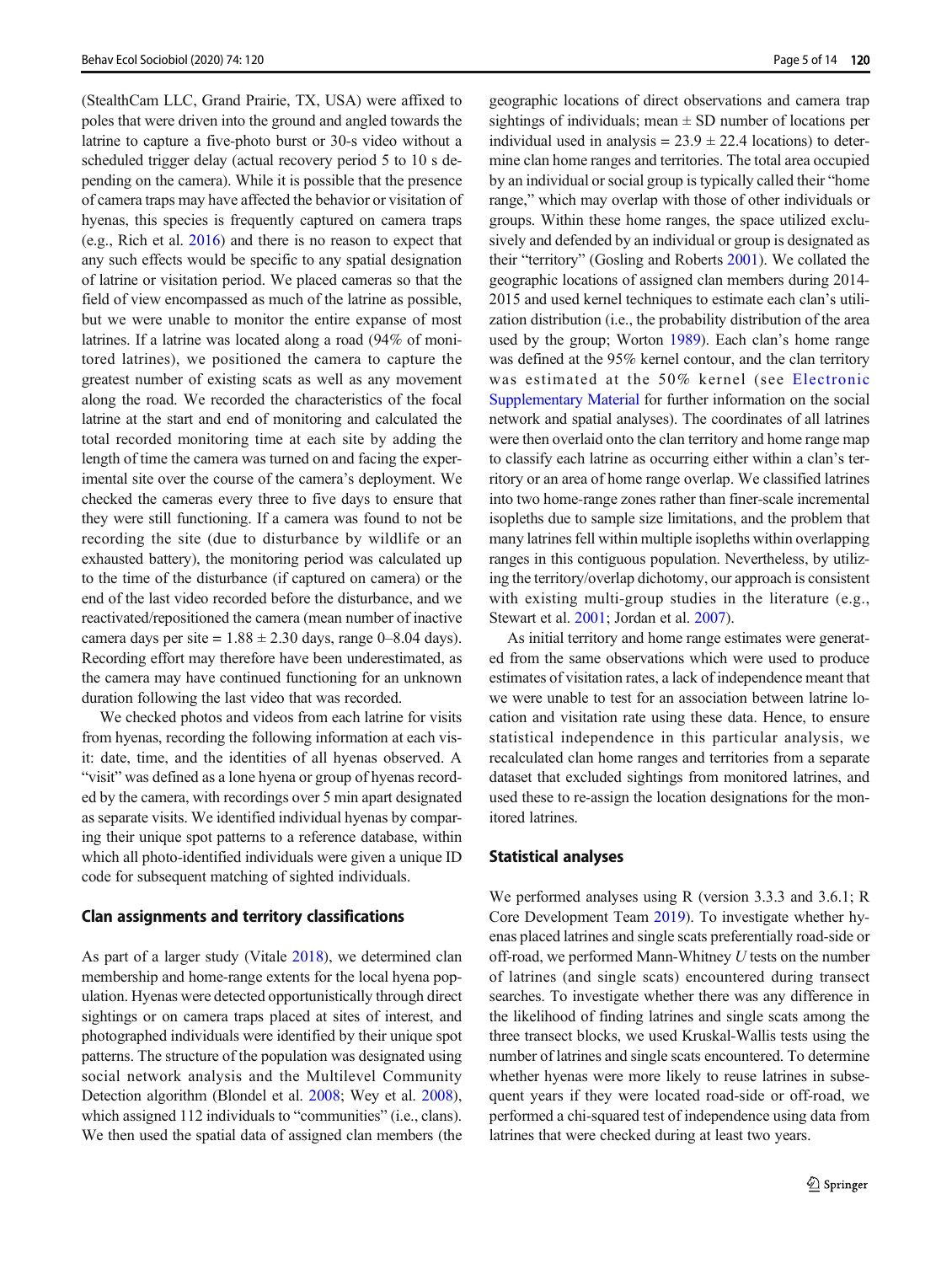To evaluate the factors affecting latrine size (i.e., number of scats present), a generalized linear mixed-effect model (GLMM) with Poisson distribution was fitted to data collected during monthly latrine monitoring surveys. Terms included in the model set were days since rain (i.e., since the onset of the current rainy season), home-range zone (core/territory = within 50% Kernel Utility Distribution [KUD], overlap = beyond 50% KUD and within 95% KUD), year, and the interaction term days since rain  $\times$  home-range zone. A GLMM with binomial distribution was used to investigate the factors affecting the presence or absence of coprophagous beetles, which feed on hyena scats. Terms included in the global model were days since rain, year, scat count, and the interaction term days since rain  $\times$  scat count. For both GLMMs, data were collected in 2014 and 2015 during 1128 visits to 78 unique latrine sites, and latrine identity was included as a random effect to control for repeated measures.

Fifty latrines were monitored over 30 days using motiontriggered cameras. The number of scats was recorded at the start and end of this monitoring period, in order to calculate a scat deposition rate for each latrine. The visitation rate was calculated by dividing the number of hyena visits recorded on the camera by the total amount of time that the camera was actively recording the latrine. Two general linear model sets (GLMs) with Gaussian distribution were used to investigate latrine visitation rates (visits per day), and latrine growth rates (average daily increase or decrease in scats over the monitoring period) respectively. Both models included season (wet = Nov–Mar, dry = Apr–Oct) and home-range zone (core/territory, overlap), and their two-way interaction, as fixed effects. In addition, the latrine growth rate model included the term visitation (hyenas/day) and all two-way interactions.

All GLMs and GLMMs were fitted using the lme4 package (Bates et al. [2016](#page-11-0)). Continuous variables were scaled and centered. In each case, candidate models were created from the saturated global model using the "dredge" function in the MuMIn package (Barton [2019](#page-11-0)). As the Akaike weight of the best model in all model sets above was less than 0.9 and several models had AICs within seven units of the best model (Burnham et al. [2011](#page-12-0); Grueber et al. [2011](#page-12-0)), we conducted model averaging using the MuMIn package (Barton [2019\)](#page-11-0). We selected the top models whose cumulative AIC weights were more than 0.95 to construct model-averaged estimates of the parameters (Burnham et al. [2011\)](#page-12-0). Model diagnostics were performed by inspection using the DHARMa package (Hartig [2019\)](#page-12-0), which uses a simulation-based approach to create readily interpretable scaled residuals from fitted models.

Between 2012 and 2016, 194 latrines and 272 additional single scats were found in the study area. Hyenas were observed

## **Results**

2 Springer

depositing feces, urine, interdigital secretions (by scraping the ground with forepaws; cf. Tilson and Henschel [1986](#page-13-0); East et al. [1989\)](#page-12-0), and anal gland secretions at latrines. Cumulative rainfall per wet season, which runs from approximately November through March, was as follows: 708.5 mm during 2013–2014, 428.2 mm during 2014–2015, and 446.6 mm during 2015–2016.

#### Latrine placement

Latrines were distributed throughout the study area and located within at least five known clan home ranges. Approximately 77% of 184 latrines and 37% of 246 single scats were located along a road. We searched 18 transects during October 2014 (two blocks of six transects each) and September 2015 (one block of six transects) to investigate whether hyenas preferentially place latrines and scats road-side or off-road (Table 1). Latrines were located significantly more often road-side than off-road (Mann-Whitney  $U = 16$ ,  $n = 18$ ,  $p = 0.015$ ), and there was no significant difference in latrine frequency among the three transect blocks (Kruskal-Wallis  $\chi^2 = 2.77$ , df = 2, p = 0.25). In contrast to latrines, there was no significant difference in the likelihood of single scats being found during road-side or offroad transects (Mann-Whitney  $U = 49.5$ ,  $n = 18$ ,  $p = 0.36$ ), and no significant difference among transect blocks (Kruskal-Wallis  $\chi^2 = 1.42$ , df = 2, p = 0.49).

One hundred and thirty-eight latrines (71.1% of all latrines discovered) were monitored in two study years during 2014– 2016, and 63 latrines (32.5% of all latrines discovered) were monitored in all three study years. Ninety-six (69.6%) of the 138 latrines monitored in 2 years were used by hyenas in both years, and 49 (77.78%) of the 63 latrines monitored in all three study years were active in all 3 years. Hyenas were significantly morelikely to reuse latrines in subsequent years if the latrines were located roadside rather than off-road ( $\chi^2$  = 18.80, df = 1, p < 0.001).

## Latrine size

After initial discovery, latrines were revisited repeatedly from 2014 to 2016 to record the number of scats present, resulting

Table 1 The number of latrines found during 18 transects driven in three blocks of the study area. Three road-side and three off-road transects were driven in each block

| Transect type | Number of marking sites found | <b>Block</b>   |          |               |  |
|---------------|-------------------------------|----------------|----------|---------------|--|
|               |                               |                |          | $\mathcal{R}$ |  |
| Road-side     | Latrines                      | 6              |          | 3             |  |
|               | Single scats                  | 1              |          | $\Omega$      |  |
| Off-road      | Latrines                      | 1              | $\Omega$ | $\Omega$      |  |
|               | Single scats                  | $\mathfrak{D}$ |          |               |  |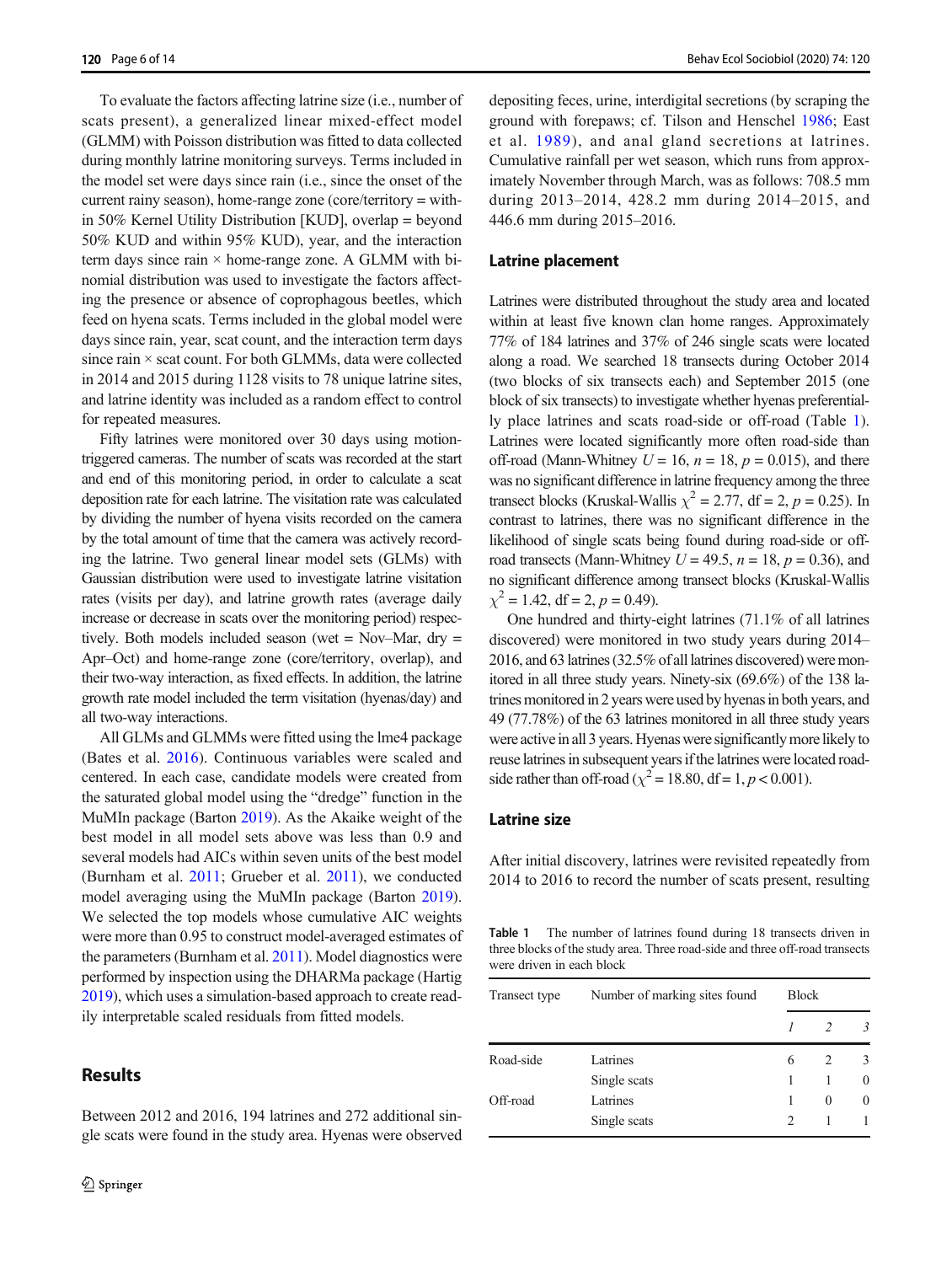in 1128 records from the 78 latrines used in this analysis. Scat accumulation exhibited a seasonal pattern in which the mean number of scats per latrine decreased after the annual onset of rain (Fig. 1).

After controlling for a significant effect of year (more scats were found in 2015 compared to 2014), the number of days since first rainfall was significantly related to the size of latrines (Table [2](#page-7-0)). The mean number of scats per latrine decreased soon after the onset of the rainy season and increased after the end of the rainy season, with the last rainfall occurring 189 and 160 days after the start of rainfall during 2014 and 2015, respectively (Fig. [2](#page-7-0)). There was no clear effect of the location of the latrine within clan territories (Table [2,](#page-7-0) Fig. [2\)](#page-7-0).

The presence or absence of coprophagous beetles (Trogidae) on hyena scats was significantly predicted by the number of days since first rainfall (Table [3](#page-8-0)). Beetles were more likely to be present on hyena scats during or immediately following the onset of the rainy season.

#### Latrine visitation and scat deposition by hyenas

Fifty latrines were monitored using camera traps, each over a period of approximately 30 days, to evaluate the rate of visitation by hyenas and the change in the number of scats over time (i.e., scat deposition rate). Latrines were actively recorded by cameras (i.e., turned on and facing latrine) for 17.63 to 36.90 days (mean  $\pm$  SD = 28.43  $\pm$  3.49 days). Out of the 34 latrines for which at least 50% of visiting hyenas could be photo-identified, 19 latrines (55.9%) were visited by more than one clan during the monitoring period, with a maximum of four known clans visiting a given latrine.

Fig. 1 The variation in the mean number of scats per latrine for 78 latrines, and the amount of rainfall, per month over a period of 27 months. The black line indicates total rainfall per month. Error bars indicate  $\pm$  one standard error of the mean. Latrine data were not available for the months of January and February 2016 and are marked "NA"

Latrine visitation rates by hyenas ranged from 0.033 to 0.936 visits per day (mean  $\pm$  SD = 0.335  $\pm$  0.225 visits/day), which is equivalent to one visit every 1.07 to 30.03 days (average  $\pm$  SD = 5.4  $\pm$  5.37 days). The monitored latrines were visited by a maximum of seven hyenas per visit (mode  $= 1$ , median = 1). Season was the strongest predictor of latrine visitation rate, with visitation rates being lower in the wet season (Table [4](#page-8-0), Fig. [3](#page-9-0)).

The growth of latrines—or mean daily change in the number of scats present (a proxy for scat deposition rate)—was analyzed for 49 of the 50 monitored latrines, as one latrine did not have scat count data on the exact start and end dates of monitoring. Visitation rate had a strong positive effect on latrine growth, with more visits increasing the number of scats at the site, while latrines tended to decrease in size during monitoring periods undertaken in the wet season (Table [5,](#page-10-0) Fig. [3](#page-9-0)).

## **Discussion**

This study is the first to systematically and simultaneously investigate the effects of social and environmental factors on latrine use by spotted hyenas. Latrines were used extensively by hyenas within this ecosystem, and the patterns observed in this study indicate a seasonal scent-marking strategy. Multiple factors contributed to reduced latrine size in the rainy season, but this may be driven by reduced inter-clan competition for prey during this period. In common with other species, human-made tracks/roads also influenced hyena latrine use. Overall, this study enhances our understanding of latrine use, highlighting especially the need to consider seasonal drivers

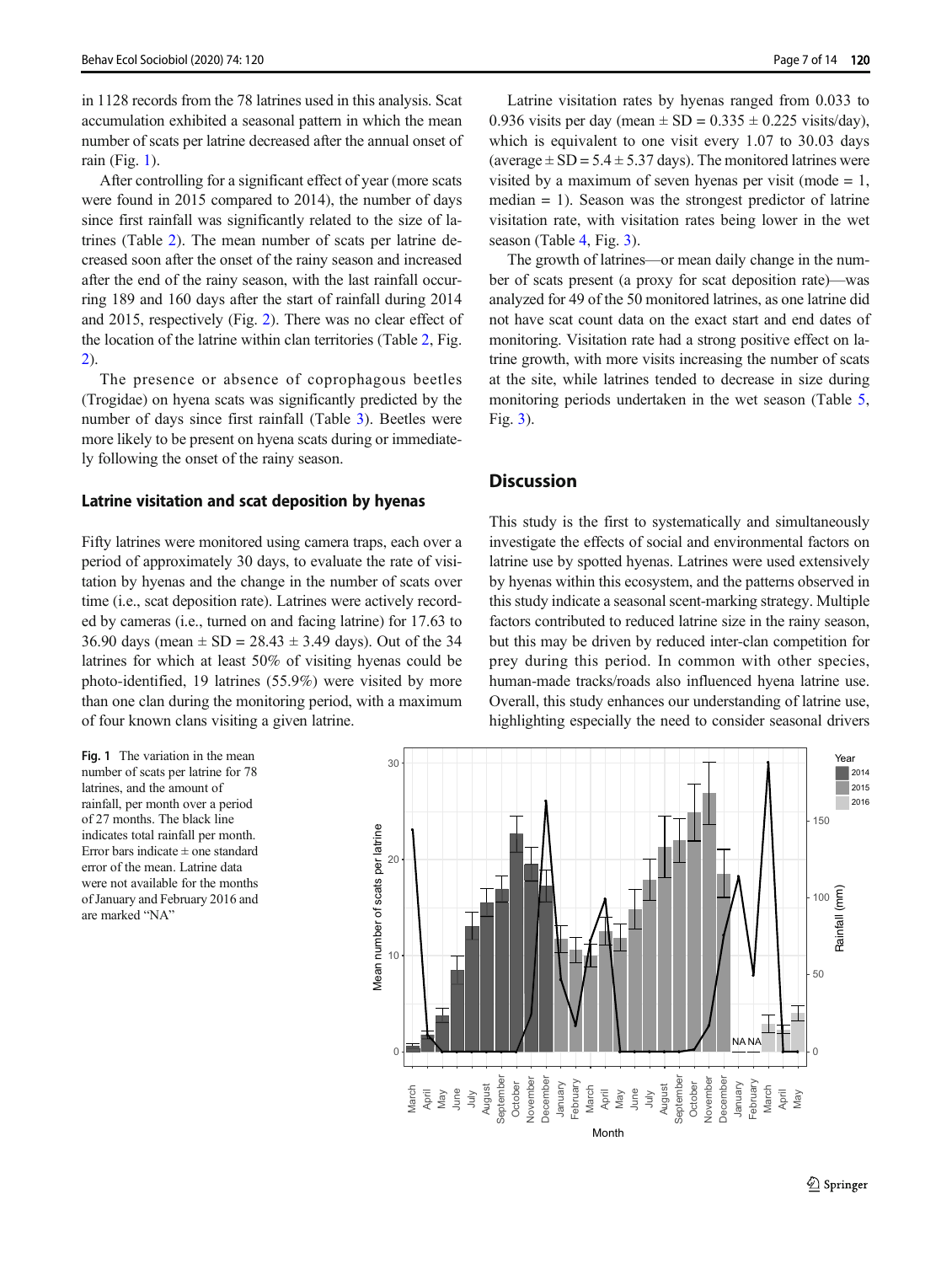<span id="page-7-0"></span>Table 2 Model-averaged outputs from a generalized linear mixedeffects model (GLMM) with Poisson distribution investigating latrine size (number of scats) during 1123 visits to 78 latrines. Outputs are from all models whose cumulative AIC weights were > 0.95 showing (a) effect sizes and confidence intervals and (b) AICc model weights for all models

in the model set. Terms included in the model set were as follows: days since rain (i.e., onset of the current rainy season), home-range zone (core/territory = within 50% KUD, overlap = beyond 50% KUD and within 95% KUD), and year. 2014 and home-range overlap zone were the reference categories

| (a) Effect sizes and confidence intervals                                                     |                |                 |          |          |                   |                  |     |
|-----------------------------------------------------------------------------------------------|----------------|-----------------|----------|----------|-------------------|------------------|-----|
| Term name                                                                                     |                | <b>Estimate</b> | SE       | Z.       | $CI(2.5-97.5\%)$  | $\boldsymbol{P}$ |     |
| (Intercept)                                                                                   |                | 2.353           | 0.137    | 17.217   | (2.085, 2.621)    | < 0.0001         | *** |
| Year                                                                                          | 2014           | $\mathbf{0}$    | $\Omega$ | $\theta$ | $\mathbf{0}$      | $\mathbf{0}$     |     |
|                                                                                               | 2015           | 0.0406          | 0.0196   | 2.071    | (0.011, 0.076)    | 0.0384           | *   |
| Days since rain                                                                               |                | 0.0317          | 0.00905  | 3.495    | (0.014, 0.049)    | 0.000473         | *** |
| Home-range zone                                                                               | Overlap        | $\mathbf{0}$    | $\Omega$ | $\theta$ | $\theta$          | $\mathbf{0}$     |     |
|                                                                                               | Core/Territory | 0.0397          | 0.140    | 0.283    | $(-0.313, 0.528)$ | 0.777            |     |
| Days since rain $\times$ home-range zone                                                      | Core/Territory | $-0.00097$      | 0.00633  | 0.154    | $(-0.043, 0.025)$ | 0.878            |     |
| (b) AICc model weights for all models in the model set                                        |                |                 |          |          |                   |                  |     |
| Model                                                                                         | df             | <b>AICc</b>     | Delta    | Weight   |                   |                  |     |
| $Year + days$ since rain $+ home$ -range zone                                                 | 5              | 10837.42        | 1.77     | 0.24     |                   |                  |     |
| $Year + days$ since rain $+ home$ -range zone<br>$+$ days since rain $\times$ home-range zone | 6              | 10839.17        | 3.52     | 0.1      |                   |                  |     |
| Days since rain                                                                               | 3              | 10840.71        | 5.05     | 0.05     |                   |                  |     |
| Days since rain + home-range zone                                                             | 4              | 10842.48        | 6.83     | 0.02     |                   |                  |     |
| Days since $rain + home-range zone + days$ since $rain$<br>$\times$ home-range zone           | 5              | 10844.22        | 8.56     | 0.01     |                   |                  |     |
| Year                                                                                          | 3              | 10849.89        | 14.23    | $\Omega$ |                   |                  |     |
| Year + home-range zone                                                                        | 4              | 10851.65        | 16       | $\Omega$ |                   |                  |     |
| (Null)                                                                                        | 2              | 10852.82        | 17.16    | $\Omega$ |                   |                  |     |

Significance codes: \*\*\* $P < 0.001$ ; \* $P < 0.05$ 

and anthropogenic influences on animal communication networks.

Maximizing the likelihood of detection likely drives scentmark placement in many species. Indeed, previous work on



Fig. 2 The seasonal variation in the mean number of scats per latrine based on territory designation. The vertical grey line indicates the mean last day of rainfall over the two wet seasons (2013–2014 and 2014–2015)

spotted hyenas has shown that the marking strategy that a population adopts is related to the economics of latrine maintenance, which in turn depends on home-range size (Gorman and Mills [1984;](#page-12-0) Mills and Gorman [1987](#page-12-0)). In the Serengeti ecosystem, where clan home ranges are very small  $(\sim]30$  $km<sup>2</sup>$ ), hyenas situate most latrines in the border regions (Kruuk [1972](#page-12-0)). By contrast, the enormous home ranges that hyenas occupy in the southern Kalahari  $(1381-1840 \text{ km}^2)$ necessitate a different strategy: there, latrines were concentrated along the dry riverbed in the home-range core (Gorman and Mills [1984](#page-12-0)). Our Okavango study population has home range sizes intermediate to these two systems (176.70 to 408.62 km<sup>2</sup>; Vitale [2018](#page-13-0)), and we observed the adoption of an intermediate marking strategy, whereby latrines were located throughout the clan's range, with latrines in the core and the overlap zones of the home-range apparently visited and maintained at similar rates. Such optimal distribution of scent marks is probably widespread and has already been shown to occur in a variety of other species including klipspringer (Oreotragus oreotragus, Roberts and Lowen [1997](#page-13-0)) and Iberian wolf (Barja et al. [2004](#page-11-0)).

At finer spatial scales, hyena latrine use was also consistent with our prediction of an economical marking strategy. Specifically, we found that latrines in this ecosystem were frequently located along human-made unsealed roads, which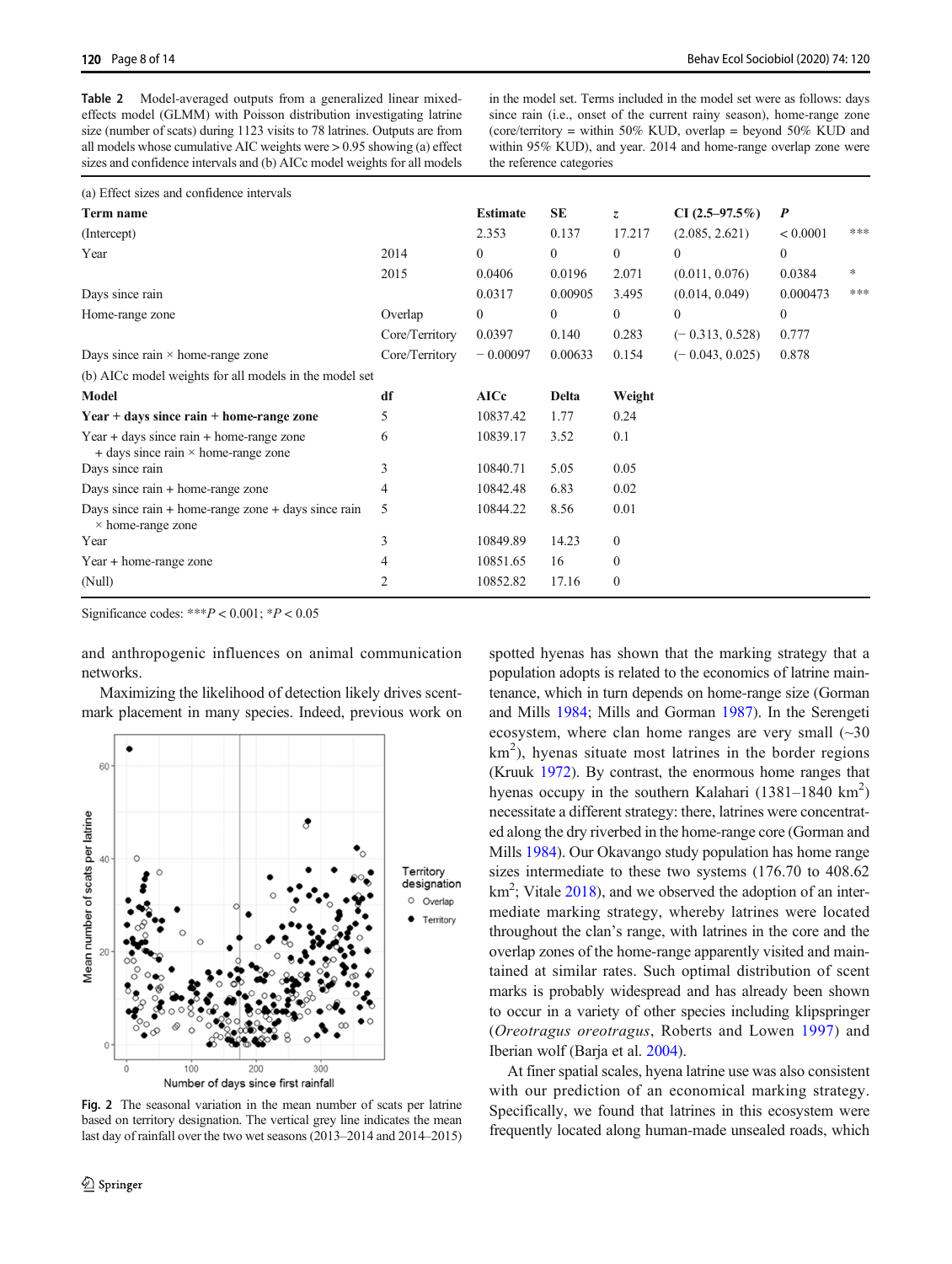<span id="page-8-0"></span>Table 3 Model-averaged outputs from a generalized linear mixedeffects model (GLMM) with binomial distribution investigating factors affecting the presence or absence of coprophagous beetles during 1123 visits to 78 latrines. Outputs are from all models whose cumulative AIC

weights were > 0.95 showing (a) effect sizes and confidence intervals and (b) AICc model weights for all models in the model set. Terms included in the model set were as follows: days since rain (i.e., of the current rainy season), year, and scat count. 2014 was the reference category

| (a) Effect sizes and confidence intervals                          |      |                 |                |              |                    |                  |     |
|--------------------------------------------------------------------|------|-----------------|----------------|--------------|--------------------|------------------|-----|
| Term name                                                          |      | <b>Estimate</b> | <b>SE</b>      | Z,           | CI $(2.5-97.5\%)$  | $\boldsymbol{P}$ |     |
| (Intercept)                                                        |      | $-5.9291$       | 0.8491         | 6.977        | $(-7.595, -4.263)$ | < 0.0001         | *** |
| Year                                                               | 2014 | $\theta$        | $\overline{0}$ | $\mathbf{0}$ | $\mathbf{0}$       | $\mathbf{0}$     |     |
|                                                                    | 2015 | $-0.2379$       | 0.3056         | 0.778        | $(-1.009, 0.099)$  | 0.437            |     |
| Days since rain                                                    |      | $-4.4699$       | 0.6017         | 7.422        | $(-5.650, -3.290)$ | < 0.0001         | *** |
| Scat count                                                         |      | $-0.3354$       | 0.8222         | 0.408        | $(-2.036, 1.305)$  | 0.684            |     |
| Days since rain $\times$ scat count                                |      | $-0.4482$       | 0.627          | 0.714        | $(-2.114, 0.317)$  | 0.475            |     |
| (b) AICc model weights for all models in the model set             |      |                 |                |              |                    |                  |     |
| Model (incl. term codes)                                           |      | logLik          | <b>AICc</b>    | <b>Delta</b> | Weight             |                  |     |
| Year + days since rain + scat count                                | 5    | $-213.65$       | 437.36         | 0.23         | 0.25               |                  |     |
| Days since rain + scat count + days since rain $\times$ scat count | 5    | $-213.75$       | 437.56         | 0.43         | 0.22               |                  |     |
| Days since $rain + scat count$                                     | 4    | $-215.01$       | 438.06         | 0.93         | 0.17               |                  |     |
| Days since rain                                                    | 3    | $-216.77$       | 439.56         | 2.43         | 0.08               |                  |     |
|                                                                    |      |                 |                |              |                    |                  |     |

Significance code: \*\*\*P < 0.001

is consistent with the scent-marking behaviour of other species in this environment (leopard, Panthera pardus, Rafiq et al. [2020\)](#page-12-0), and elsewhere (e.g., Iberian wolf, Barja et al. [2004\)](#page-11-0). Road-side latrines were significantly more likely than off-road latrines to be maintained in consecutive years, and transect searches showed that latrines were significantly more likely to be located (by humans) if they were at the road-side as opposed to further off-road. Efficient scent-marking behavior requires the maximization of the likelihood that conspecifics will encounter deposited scents (Mills and Gorman [1987\)](#page-12-0), and thus placing latrines along frequently used routes serves as an economical marking strategy. Hyenas are known to prefer traveling along roads rather than moving through thick vegetation (Bearder and Randall [1978\)](#page-11-0), and hyenas that move long distances outside regular territories, such as the "commuting" population of the Serengeti (Hofer and East [1993\)](#page-12-0), may also preferentially place latrines on roads (Kruuk [1972\)](#page-12-0), though it is not possible to control for detection bias by observers in that case. As we made multiple observations of individuals outside their clan territories (Vitale [2018](#page-13-0)), it is possible that hyenas within the Okavango ecosystem display a similar pattern. In any case, given the significant influence of roads on latrine placement and reuse by hyenas, the creation of roads by humans appears to influence hyena scent-marking

Table 4 Model-averaged outputs from a general linear model (GLM) with Gaussian distribution investigating latrine visitation rates (visits per day). Outputs are from all models whose cumulative AIC weights were  $>$ 0.95 showing (a) effect sizes and confidence intervals and (b) AICc model weights for all models in the model set. Terms included in the model set

were as follows: season (wet = Nov–Mar, dry = Apr–Oct), home-range zone (core/territory = within 50% KUD, overlap = beyond 50% KUD and within 95% KUD). Dry season and home-range overlap were the reference categories.  $N = 51$  latrines

| (a) Effect sizes and confidence intervals              |                |                 |          |              |                    |                  |     |
|--------------------------------------------------------|----------------|-----------------|----------|--------------|--------------------|------------------|-----|
| Term name                                              |                | <b>Estimate</b> | SE       | Z.           | CI $(2.5-97.5\%)$  | $\boldsymbol{P}$ |     |
| (Intercept)                                            |                | 0.42086         | 0.0452   | 9.12         |                    | < 0.0001         | *** |
| Season                                                 | Dry            |                 | $\Omega$ | $\mathbf{0}$ |                    | $\mathbf{0}$     |     |
|                                                        | Wet            | $-0.2324$       | 0.0547   | 4.142        | $(-0.342, -0.122)$ | 0.0001           | *** |
| Home-range zone                                        | Overlap        |                 | $\theta$ | $\mathbf{0}$ |                    | $\mathbf{0}$     |     |
|                                                        | Core/territory | 0.02061         | 0.0431   | 0.471        | $(-0.053, 0.169)$  | 0.637            |     |
| (b) AICc model weights for all models in the model set |                |                 |          |              |                    |                  |     |
| Model (incl. term codes)                               | df             | <b>AICc</b>     | delta    | weight       |                    |                  |     |
| Season (dry)                                           | 3              | $-19.75$        | $\Omega$ | 0.65         |                    |                  |     |
| Home-range zone (overlap) + season (dry)               | 4              | $-18.55$        | 1.2      | 0.35         |                    |                  |     |

Significance code:  $***P < 0.001$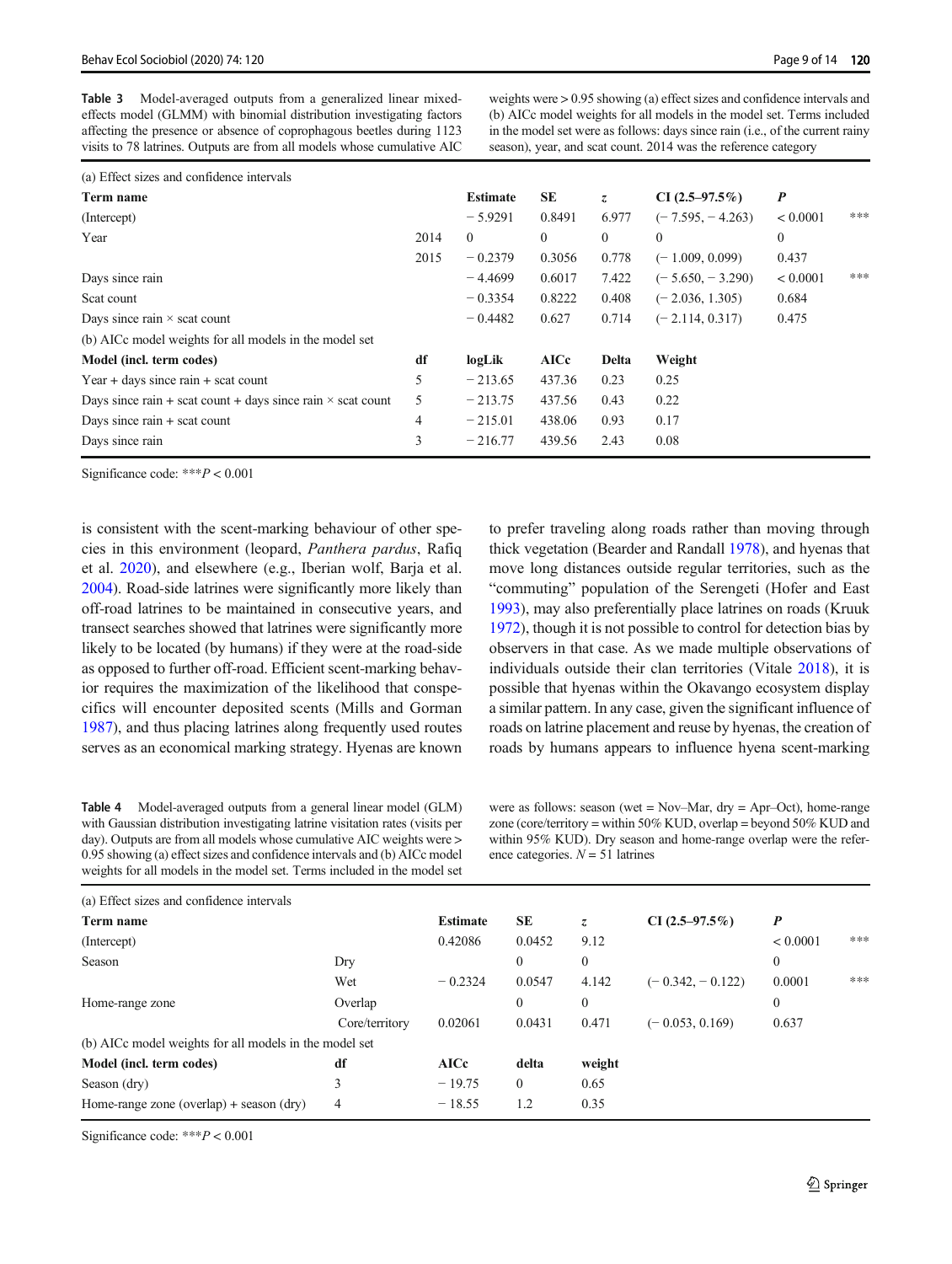<span id="page-9-0"></span>

Fig. 3 Violin plot showing median visitation by hyenas to 50 latrines in each season between 2013 and 2015. Box boundaries show the upper and lower quartiles, whiskers represent the minimum and maximum values, and dots represent raw data points

behavior. Furthermore, since scent-marking at latrines appears to serve an important role in hyena movement and resource defense by clans, there are potential conservation implications for human road use patterns in habitats which support hyena populations. Communal marking sites used by other species, particularly frequently used sites, have also been found to be located along human-made trails and roads (e.g., brown bear Ursus arctos horribilis rubbing trees, McTavish and Gibeau [2010\)](#page-12-0). Thus, road creation may not only influence animal patterns and space use (reviewed by Trombulak and Frissell [2000\)](#page-13-0), but may also impact animal communication systems (Krofel et al. [2017](#page-12-0); Rafiq et al. [2020](#page-12-0)). In this context however, it is worth considering the possible origin of road-related marking behavior in this and other species. The reasons why animals may choose to mark along roads—ease of locomotion and likelihood of detection—also apply to natural animal trails, such as elephant pathways. While we do not currently have data to support or refute this suggestion, it is conceivable that road-based marking patterns reflect potential natural preferences to utilize these natural highways. This, and the potential that many vehicle tracks and roads may also be established along such natural trails in the first place, would be fruitful areas of future study.

We also observed an annual cycle of hyena latrine use in relation to seasonal rainfall in which scats largely disappeared from known latrine sites during the rainy season and accumulated throughout the dry season. Within the Okavango ecosystem, the rapid disappearance of latrines during the rainy season was likely in part a result of the degradation of scats by heavy rainfall. Although there is no direct evidence of this from hyenas, rainfall appears to degrade (i.e., wash away) scent marks from other species, such as giant pandas (Ailuropoda melanoleuca, Nie et al. [2012\)](#page-12-0) and river otters (Lontra canadensis, Torgerson [2014](#page-13-0)), and there is no reason to expect hyena feces to be any more rain-resilient. Seasonal consumption of scats by coprophagous beetles may also play a role in reduced scat numbers at latrines. Indeed, dung beetles consumed hyena scats within three days during the rainy season in South Africa (Bearder and Randall [1978\)](#page-11-0), and previous investigation of beetle fauna at hyena latrines found that soft and/or fresh hyena scats were more attractive to scarab beetles (Krell et al. [2003](#page-12-0)). Furthermore, some scent-mark types may persist longer than scats in rainy conditions. Paste in particular contains substantial amounts of fatty acids (Burgener et al. [2009\)](#page-12-0) which are likely to improve its persistence through rainfall. Therefore, while it is possible that the observed decrease in visitation rates by hyenas during the rainy season was related to the reduction in signaling benefit resulting from rainfall and coprophagous beetles, if territorial communication had remained important during the rainy season, more resilient scent marks such as paste could be utilized for this purpose. However, as we found that latrine visitation—not just scat counts—was lower during the rainy season, it is likely that territoriality is reduced among clans at this time.

Since scent-marking can function in mate defense and reproductive behavior, seasonal changes in latrine use could be linked to a species' breeding season, as observed in meerkats (Jordan et al. [2007\)](#page-12-0) and genets (Genetta genetta, Barrientos [2006\)](#page-11-0). Unlike those species, however, hyenas breed throughout the year (Lindeque and Skinner [1982](#page-12-0); Holekamp et al. [1999\)](#page-12-0), and so mate defense or reproductive behavior more broadly are unlikely to account for the observed seasonal differences in latrine use. Interestingly, neither of the two previous studies focusing on hyena latrine behavior reported differences in latrine size between wet and dry seasons: seasonal effects were not mentioned in the Kalahari study (Mills and Gorman [1987\)](#page-12-0), whereas Bearder and Randall [\(1978](#page-11-0)) concluded that there was no significant difference in latrine size between seasons in the Transvaal Lowveld of South Africa, and as these populations are also aseasonal breeders (Lindeque and Skinner [1982](#page-12-0)), seasonal effects in marking are not related to mate defense.

Hyenas alter their space use patterns with shifts in seasonal abundance of prey in ecosystems such as the Serengeti (Kruuk [1972;](#page-12-0) Hofer and East [1993](#page-12-0)) and Etosha National Parks (Trinkel et al. [2004\)](#page-13-0). Calling station surveys (Cozzi et al. [2013\)](#page-12-0) and a comprehensive camera-trap survey concurrent with our study (Rich et al. [2016\)](#page-13-0) found no seasonal difference in hyena densities or occupancy probabilities respectively. As prey abundance in the Okavango Delta is likely to be greater in the rainy season as synchronized calving and a consequent population boom in many African herbivore species (Owen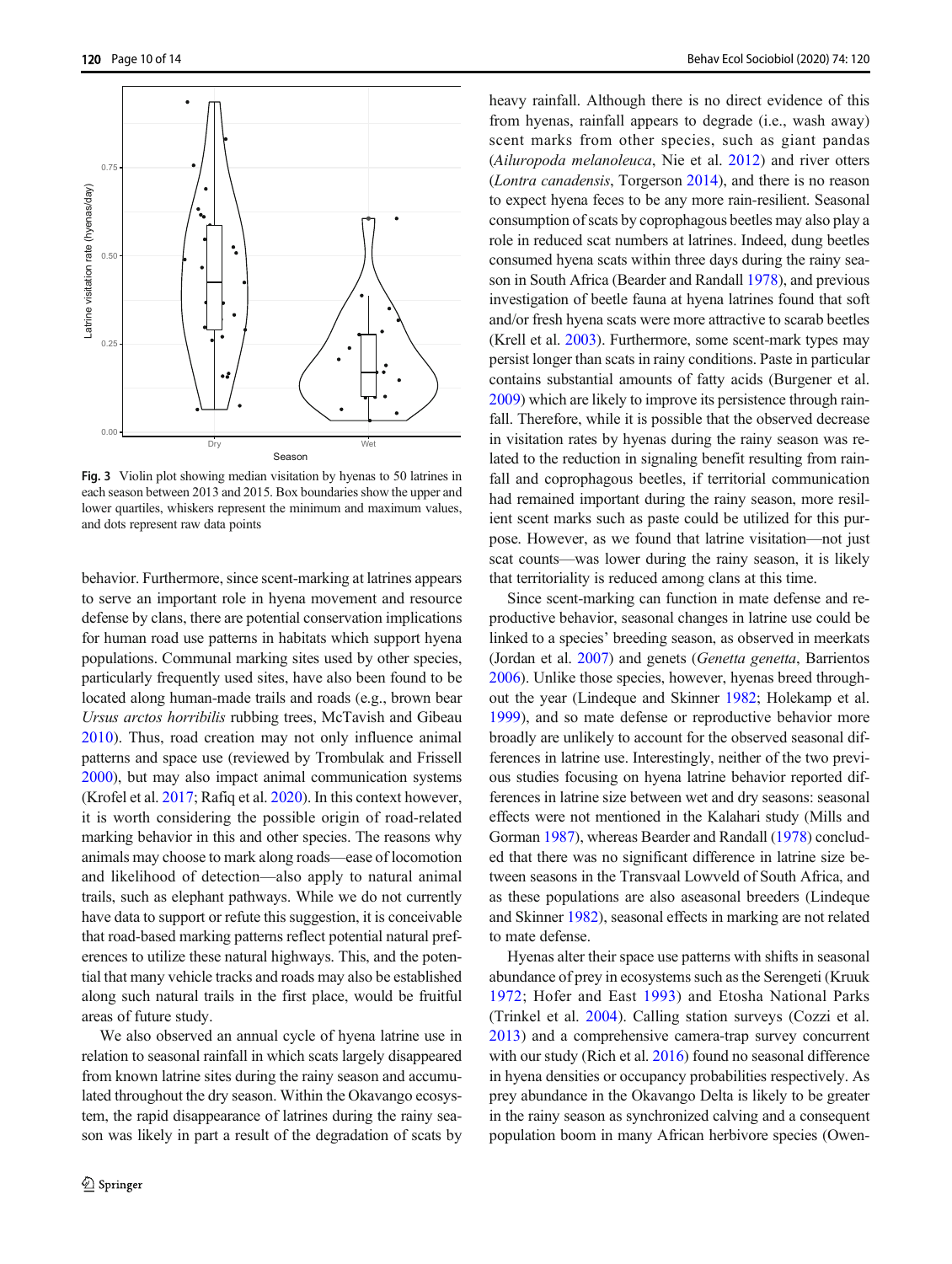<span id="page-10-0"></span>Table 5 Model-averaged outputs from a general linear model (GLM) with Gaussian distribution investigating latrine growth rates (average daily increase or decrease in scats over the monitoring period). Outputs are from all models whose cumulative AIC weights were > 0.95 showing (a) effect sizes and confidence intervals and (b) AICc model weights for all

models in the model set. Terms included in the model set were as follows: season (wet = Nov–Mar, dry = Apr–Oct), home-range zone (core/territory = within 50% KUD, overlap = beyond 50% KUD and within 95% KUD), and visitation (hyena visits/day). Dry season and home-range overlap were the reference categories.  $N = 51$  latrines

| (a) Effect sizes and confidence intervals                                                                                 |                    |                 |                |                |                    |         |       |
|---------------------------------------------------------------------------------------------------------------------------|--------------------|-----------------|----------------|----------------|--------------------|---------|-------|
| Term name                                                                                                                 |                    | <b>Estimate</b> | <b>SE</b>      | $\overline{z}$ | $CI(2.5-97.5\%)$   | P       |       |
| (Intercept)                                                                                                               |                    | $-0.0047$       | 0.0859         | 0.054          | $(-0.177, 0.167)$  | 0.95729 |       |
| Season                                                                                                                    | Dry                | $\overline{0}$  | $\mathbf{0}$   | $\overline{0}$ | $\theta$           |         |       |
|                                                                                                                           | Wet                | $-0.233$        | 0.0818         | 2.785          | $(-0.398, -0.069)$ | 0.00535 | $***$ |
| Visitation rate                                                                                                           |                    | 0.359           | 0.175          | 2.008          | (0.069, 0.694)     | 0.0446  | *     |
| Home-range zone                                                                                                           | Overlap            | $\theta$        | $\mathbf{0}$   | $\overline{0}$ | $\theta$           |         |       |
|                                                                                                                           | Core/territory     | 0.0243          | 0.0541         | 0.44           | $(-0.085, 0.201)$  | 0.65982 |       |
| Season $\times$ visitation rate                                                                                           | Dry                | $\theta$        | $\Omega$       | $\Omega$       | $\theta$           |         |       |
|                                                                                                                           | Wet                | 0.0136          | 0.162          | 0.082          | $(-0.654, 0.791)$  | 0.93493 |       |
| Home-range zone $\times$ season                                                                                           | Core/territory/Wet | $-0.0069$       | 0.0405         | 0.167          | $(-0.309, 0.151)$  | 0.86713 |       |
| Home-range zone $\times$ visitation rate                                                                                  | Overlap            | $\theta$        | $\mathbf{0}$   | $\overline{0}$ | $\theta$           |         |       |
|                                                                                                                           | Core/territory     | 0.00406         | 0.0636         | 0.062          | $(-0.450, 0.596)$  | 0.95038 |       |
| (b) AICc model weights for all models in the model set                                                                    |                    |                 |                |                |                    |         |       |
| Model (incl. term codes)                                                                                                  | df                 | <b>AICc</b>     | <b>Delta</b>   | Weight         |                    |         |       |
| Season + visitation rate                                                                                                  | 4                  | $-17.95$        | $\overline{0}$ | 0.42           |                    |         |       |
| Home-range zone $+$ season $+$ visitation rate                                                                            | 5                  | $-16.4$         | 1.55           | 0.19           |                    |         |       |
| Season + visitation rate + season $\times$ visitation rate                                                                | 5                  | $-15.5$         | 2.45           | 0.12           |                    |         |       |
| Home-range zone $+$ season $+$ visitation rate<br>$+$ home-range zone $\times$ season                                     | 6                  | $-14.33$        | 3.62           | 0.07           |                    |         |       |
| Home-range zone $+$ season $+$ visitation rate<br>$+$ zone $\times$ visitation rate                                       | 6                  | $-13.9$         | 4.05           | 0.06           |                    |         |       |
| Home-range zone $+$ season $+$ visitation rate<br>$+$ season $\times$ visitation rate                                     | 6                  | $-13.87$        | 4.08           | 0.06           |                    |         |       |
| Season <sup>2</sup>                                                                                                       | 3                  | $-12.93$        | 5.02           | 0.03           |                    |         |       |
| Home-range zone + season                                                                                                  | 4                  | $-12.22$        | 5.73           | 0.02           |                    |         |       |
| Home-range zone $+$ season $+$ visitation rate<br>$+$ home-range zone $\times$ season $+$ season $\times$ visitation rate | 7                  | $-11.71$        | 6.24           | 0.02           |                    |         |       |

Significance codes: \*\* $P < 0.01$ ; \* $P < 0.05$ 

Smith and Ogutu [2013\)](#page-12-0), it is possible that this reduction in scent-signaling at latrines during this period results from reduced competition for food resources during this period. Indeed, although data on such effects are rare, some species (e.g., greater hog badgers, Arctonyx collaris, Zhou et al. [2015a,](#page-13-0) [b;](#page-13-0) European badger, Meles meles, Pigozzi [1990\)](#page-12-0) have been shown to scent mark most when resources are either less abundant or more energetically expensive to acquire. Zhou et al. [\(2015a,](#page-13-0) [b](#page-13-0)) attribute this result to the scarce factor paradox (Valavanis-Vail [1954](#page-13-0)), where latrine use was inversely related to food abundance (e.g., Lynn [1991\)](#page-12-0). Additionally, unlike in the dry season when the distribution of several large herbivore species appears to be concentrated near permanent water sources (Rich et al. [2017](#page-13-0)), rain-filled pans and puddles throughout the landscape result in a more even distribution of water and prey species during the rainy season (Rich et al. [2017\)](#page-13-0). We suggest that it is likely that the increased availability and more even spatial distribution of water and

prey during the rainy season may result in relaxation in territorial behavior among clans during this period.

Regardless of season, and in contrast to our predictions, hyenas did not preferentially maintain latrines located within exclusive clan territories. Latrines within territories contained a similar number of scats to those in areas of home-range overlap, and visitation and scat deposition rates by hyenas were similar across the two latrine types. Rather than indicating a lack of territoriality, we suggest that this pattern could result from different individuals visiting latrines in different home-range zones. While many resident clan members may visit and contribute to latrines in territory cores, latrines in the overlap zone may be visited by hyenas from multiple clans, resulting in similar overall visitation and deposition rates in the two zones, even if each clan deposits more in its own core. Furthermore, the apparent transient nature of many individuals observed within the study population (Vitale [2018](#page-13-0))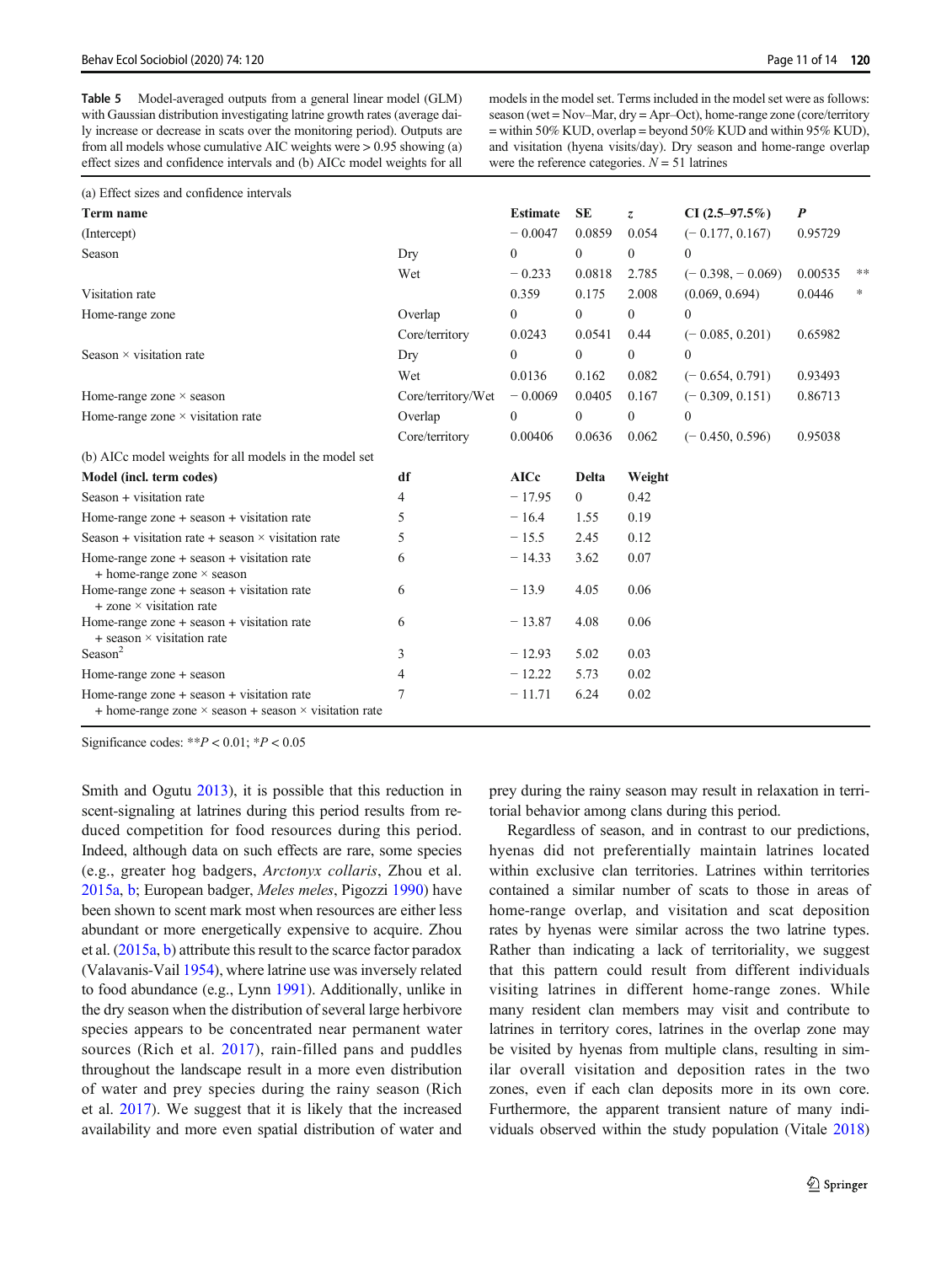<span id="page-11-0"></span>supports the possibility that many hyenas encountering these latrines were territorial intruders.

It is theoretically possible that sampling bias may explain the observed seasonal patterns of latrine use, as most of the monitored latrines were located alongside roads, and it is conceivable that hyenas utilized roads less often during the rainy season. However, there is no evidence for seasonality in road use: the occupancy probabilities for hyenas calculated from a concurrent camera survey (in which all cameras were placed along roads) did not differ between seasons (Rich et al. [2016\)](#page-13-0). Indeed, sympatric African wild dogs actually increased their road use during the rainy season, as roads represent efficient paths through seasonally dense vegetation (Abrahms et al. 2016).

Finally, given the concentration of latrines along roads, our results also suggest that latrine surveys along roads may be developed as a cost-effective noninvasive technique for population monitoring, especially when long-term observational studies and/or individual identification of individuals are not feasible. Latrine use has been evaluated as a method for estimating population abundance in several species such as European badgers (Tuyttens et al. [2001](#page-13-0)), water voles (Woodroffe et al. [1990](#page-13-0)), and river otters (Mowry et al. [2011\)](#page-12-0). For example, the size of a river otter population in Missouri, USA, was best predicted by the number of scats per latrine and latrine density within the study area (Mowry et al. [2011\)](#page-12-0). However, previous studies urge caution when interpreting latrine data for this purpose and suggest further research to validate methods across populations, habitats, and various temporal scales (Tuyttens et al. [2001](#page-13-0); Gallant et al. [2007\)](#page-12-0). Our results showed that environmental factors such as season and the spatial distribution of roads should also be taken into consideration when evaluating latrine use in hyenas.

In conclusion, this study enhances our understanding of latrine use by hyenas, suggesting that seasonal patterns of scent-marking behavior may be linked to seasonal fluctuations in prey availability. Furthermore, our findings have implications for wildlife conservation and management given the observed influence of human-made roads on hyena scentmarking behavior and the potential for latrine studies to be used as a noninvasive population monitoring tool.

Acknowledgements We would like to thank the Botswana Ministry of Environment, Wildlife, and Tourism and the Sankuyo Tshwaragano Community Trust for permission to conduct this work under research permit EWT 8/36/4 XXV (15). We would also like to thank all of the BPCT research assistants that recorded latrine data, and the reviewers and editor for their thorough and constructive reviews which greatly improved the manuscript.

Funding The fieldwork greatly benefitted from the significant support of the Botswana Predator Conservation Trust (BPCT) and the numerous private donors who support the organization. This study was also funded by the following organizations: Cleveland Metroparks Zoo and Cleveland Zoological Society Africa Seed Grant, National Geographic Conservation Trust (#C270-14), Roger Williams Park Zoo Sophie Danforth Conservation Biology Fund, Toronto Zoo Endangered Species Reserve Fund, Wilderness Wildlife Trust, and the University of Nottingham.

Data availability The datasets generated and/or analyzed during the current study are available from the corresponding author on reasonable request.

#### Compliance with ethical standards

Conflict of interest The authors declare that they have no conflicts of interest.

Ethical approval This research was conducted under research permit EWT 8/36/4 XXV (15) issued by the Botswana Ministry of Environment, Wildlife, and Tourism, and with ethical approval from the University of Nottingham School of Life Sciences without requiring formal review by the ethics committee due to the observational and noninvasive nature of the study. Guidelines for the use of animals in ethological research, as outlined in Sherwin et al. [2003,](#page-13-0) were followed throughout this study.

# **References**

- Abrahms B, Jordan NR, Golabek KA, McNutt JW, Wilson AM, Brashares JS (2016) Lessons from integrating behavior and resource selection: activity-specific responses of African wild dogs to roads. Anim Conserv 19:247–255
- Barja I, de Miguel FJ, Bárcena F (2004) The importance of crossroads in faecal marking behaviour of the wolves (Canis lupus). Naturwissenschaften 91:489–492
- Barrientos R (2006) Year-round defecation pattern in wild genets (Genetta genetta L.) in a mountain forest (Toledo, Central Spain). Pol J Ecol 54:325–328
- Barton K (2019) MuMIn: Multi-Model Inference. R package version 1.43.10. [https://CRAN.R-project.org/package](https://CRAN.R-roject.org/package) = MuMIn. Accessed 20 Nov 2019
- Bates D, Maechler M, Bolker B, Walker S, Christensen RHB, Singmann, H, Dai B, Scheipl F, Grothendieck G, Green P (2016) Package 'lme4': Linear mixed-effects models using 'Eigen' and S4 (Version 1.1-12). [http://lme4.r-forge.r-project.org.](http://lme4.rorge.r-roject.org) Accessed 20 Nov 2019
- Bearder SK, Randall RM (1978) The use of fecal marking sites by spotted hyenas and civets. Carnivore 1:32–48
- Blondel VD, Guillaume J, Lambiotte R, Lefebvre E (2008) Fast unfolding of communities in large networks. J Stat Mech 10:P10008
- Bradbury JW, Vehrencamp SL (1998) Principles of animal communication, 2nd edn. Sinauer Associates, Sunderland
- Brumm H (2013) Animal communication and noise, vol 2. Springer, Berlin
- Buesching CD, Jordan N (2019) The social function of latrines: a hypothesis-driven research approach. In: Buesching CD (ed) Chemical Signals in Vertebrates 14. Springer, Champagne, pp 94– 103
- Buesching CD, Jordan NR (2021) The function of small carnivore latrines: case studies and a research framework for hypothesis-testing. In: San EDL, Sato JJ, Belant JL, Somers MJ (eds) Small Carnivores: Evolution, Ecology, Behaviour and Conservation. Wiley, Chichester
- Buesching CD, Stankowich T (2017) Communication amongst the musteloids: signs, signals, and cues. In: Macdonald DW, Newman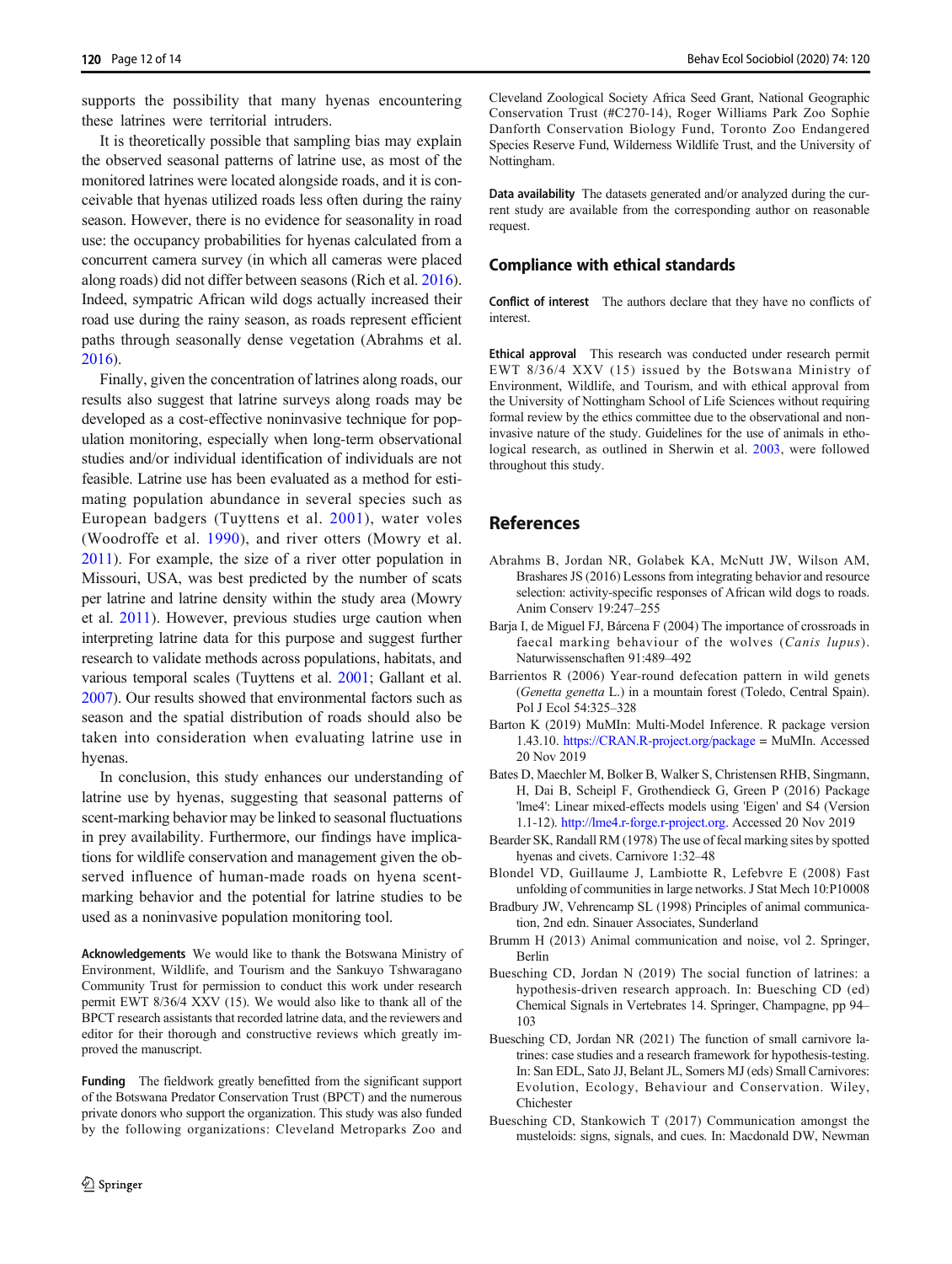<span id="page-12-0"></span>C, Harrington LA (eds) Biology and conservation of wild musteloids. Oxford University Press, Oxford, pp 158–177

- Burgener N, Dehnhard M, Hofer H, East ML (2009) Does anal gland scent signal identity in the spotted hyena? Anim Behav 77:707–715
- Burnham KP, Anderson DR, Huyvaert KP (2011) AIC model selection and multimodel inference in behavioral ecology: some background, observations, and comparisons. Behav Ecol Sociobiol 65:23–35
- Cassidy KA, MacNulty DR, Stahler DR, Smith DW, Mech LD (2015) Group composition effects on aggressive interpack interactions of gray wolves in Yellowstone National Park. Behav Ecol 26:1352– 1360
- Cozzi G, Broekhuis F, McNutt JW, Schmid B (2013) Density and habitat use of lions and spotted hyenas in northern Botswana and the influence of survey and ecological variables on call-in survey estimation. Biodivers Conserv 22:2937–2956
- Cozzi G, Börger L, Hutter P, Abegg D, Beran C, McNutt JW, Ozgul A (2015) Effects of trophy hunting leftovers on the ranging behaviour of large carnivores: a case study on spotted hyenas. PLoS One 10: e0121471
- Droscher I, Kappeler PM (2014) Maintenance of familiarity and social bonding via communal latrine use in a solitary primate (Lepilemur leucopus). Behav Ecol Sociobiol 68:2043–2058
- East M, Hofer H, Turk A (1989) Functions of birth dens in spotted hyenas (Crocuta crocuta). J Zool 219:690–697
- Ferkin MH (2019) Perspectives on chemical signals conveying information in rodents. In: Buesching CD (ed) Chemical Signals in Vertebrates 14. Springer, Champagne, pp 3–12
- Gallant D, Vasseur L, Berube CH (2007) Unveiling the limitations of scat surveys to monitor social species: a case study on river otters. J Wildl Manag 71:258–265
- Gilfillan GD, Vitale JDT, McNutt JW, McComb K (2017) Spontaneous discrimination of urine odors in wild African lions (Panthera leo). Anim Behav 126:177–185
- Glickman S, Zabel C, Yoerg S, Meldele M, Drea CM, Frank LG (1997) Social facilitation, affiliation, and dominance in the social life of spotted hyenas. Ann N Y Acad Sci 807:175–184
- Gorman ML (1984) Scent marking and territoriality. Acta Zool Fenn 171: 49–53
- Gorman ML, Mills MGL (1984) Scent marking strategies in hyenas (Mammalia). J Zool 202:535–547
- Gorman ML, Trowbridge BJ (1989) The role of odor in the social lives of carnivores. In: Gittleman JL (ed) Carnivore Behaviour, Ecology, and Evolution. Cornell University Press, Ithaca, pp 57–88
- Gosling LM (1982) A reassessment of the function of scent marking in territories. Z Tierpsychol 60:89–118
- Gosling LM, Roberts SC (2001) Testing ideas about the function of scent marks in territories from spatial patterns. Anim Behav 62:F7–F10
- Grueber CE, Nakagawa S, Laws RJ, Jamieson IG (2011) Multimodel inferences in ecology and evolution: challenges and solutions. J Evol Biol 24:699–711
- Hartig F (2019) DHARMa: Residual diagnostics for hierarchical (multilevel / mixed) regression models. R package version 0.2.6. [https://](https://CRAN.R-roject.org/package=HARMa) [CRAN.R-project.org/package=DHARMa.](https://CRAN.R-roject.org/package=HARMa) Accessed 20 Nov 2019
- Hofer H, East ML (1993) The commuting system of Serengeti spotted hyenas: how a predator copes with migratory prey. I. social organization. Anim Behav 46:547–557
- Holekamp KE, Dloniak SM (2010) Intraspecific variation in the behavioral ecology of a tropical carnivore, the spotted hyena. Adv Study Behav 42:189–229
- Holekamp KE, Szykman M, Boydston EE, Smale L (1999) Association of seasonal reproductive patterns with changing food availability in an equatorial carnivore, the spotted hyena (Crocuta crocuta). J Reprod Fertil 116:87–93
- Irwin MT, Samonds KE, Raharison J-L, Wright PC (2004) Lemur latrines: observations of latrine behavior in wild primates and possible ecological significance. J Mammal 85:420–427
- Johnson RP (1973) Scent marking in mammals. Anim Behav 21:521– 535
- Jordan NR, Cherry M, Manser M (2007) Latrine distribution and patterns of use by wild meerkats: implications for territory and mate defense. Anim Behav 73:613–622
- Jordan NR, Apps PJ, Golabek KA, McNutt JW (2014) Top marks from top dogs: tandem marking and pair bond advertisement in African wild dogs. Anim Behav 88:211–217
- Kilshaw K, Newman C, Buesching C, Bunyan J, Macdonald D (2009) Coordinated latrine use by European badgers, Meles meles: potential consequences for territory defense. J Mammal 90:1188–1198
- King TW, Salom-Pérez R, Shipley LA, Quigley HB, Thornton DH (2017) Ocelot latrines: communication centers for Neotropical mammals. J Mammal 98:106–113
- Kolowski JM, Katan D, Theis KR, Holekamp KE (2007) Daily patterns of activity in the spotted hyena. J Mammal 88:1017–1028
- Krell FT, Korb J, Walter P (2003) The beetle fauna of hyena latrines: ceorocenoses consisting of necrophagous beetles (Coleoptera Trogidae Scarabaeidae). Trop Zool 16:145–152
- Krofel M, Hočevar L, Allen ML (2017) Does human infrastructure shape scent marking in a solitary felid? Mamm Biol 87:36–39
- Kruuk H (1972) The spotted hyena: a study of predation and social behavior. University of Chicago Press, Chicago
- Lindeque M, Skinner JD (1982) A seasonal breeding in the spotted hyaena (Crocuta crocuta, Erxleben), in southern Africa. Afr J Ecol 20:271–278
- Lynn M (1991) Scarcity effects on value: a quantitative review of the commodity theory literature. Psychol Mark 8:43–57
- McNutt JW (1996) Sex-biased dispersal in African wild dogs, Lycaon pictus. Anim Behav 52:1067–1077
- McTavish C, Gibeau ML (2010) How animals send 'Tree Mail': Remote imaging reveals forest communication. Wildl Prof Summer 2010: 66–68
- Mills MGL, Gorman ML (1987) The scent-marking behavior of the spotted hyena Crocuta crocuta in the southern Kalahari. J Zool 212: 483–497
- Mowry RA, Gompper ME, Beringer J, Eggert LS (2011) River otter population size estimation using noninvasive latrine surveys. J Wildl Manag 75:1625–1636
- Müller-Schwarze D (1987) Evolution of cervid olfactory communication. In: Wemmer CM (ed) Biology and management of the Cervidae. Smith Inst Press, Washington DC, pp 223–234
- Nie Y, Swaisgood RR, Zhang Z, Hu Y, Ma Y, Wei F (2012) Giant panda scent-marking strategies in the wild: role of season, sex and marking surface. Anim Behav 84:39–44
- Owen-Smith N, Ogutu JO (2013) Controls over reproductive phenology among ungulates: allometry and tropical-temperate contrasts. Ecography 36:256–263
- Packer C, Scheel D, Pusey AE (1990) Why lions form groups: food is not enough. Am Nat 136:1–19
- Pigozzi G (1990) Latrine use and the function of territoriality in the European badger, Meles meles, in a Mediterranean coastal habitat. Anim Behav 39:1000–1002
- Poduschka W, Wemmer C (1986) Observations on chemical communication and its glandular sources in selected Insectivora. In: Duvall D, Müller-Schwarze D, Silverstein RM (eds) Chemical Signals in Vertebrates 4. Springer, Boston, MA, pp 609–616
- R Core Development Team (2019) A language and environment for statistical computing. R Foundation for Statistical Computing, Vienna, Austria. [https://www.R-project.org](https://www.R-roject.org). Version 3.6.1. Accessed 5 July 2019
- Rafiq K, Jordan NR, Meloro C, Wilson AM, Hayward MW, Wich SA, McNutt JW (2020) Scent-marking strategies of a solitary carnivore: boundary and road scent marking in the leopard. Anim Behav 161: 115–126